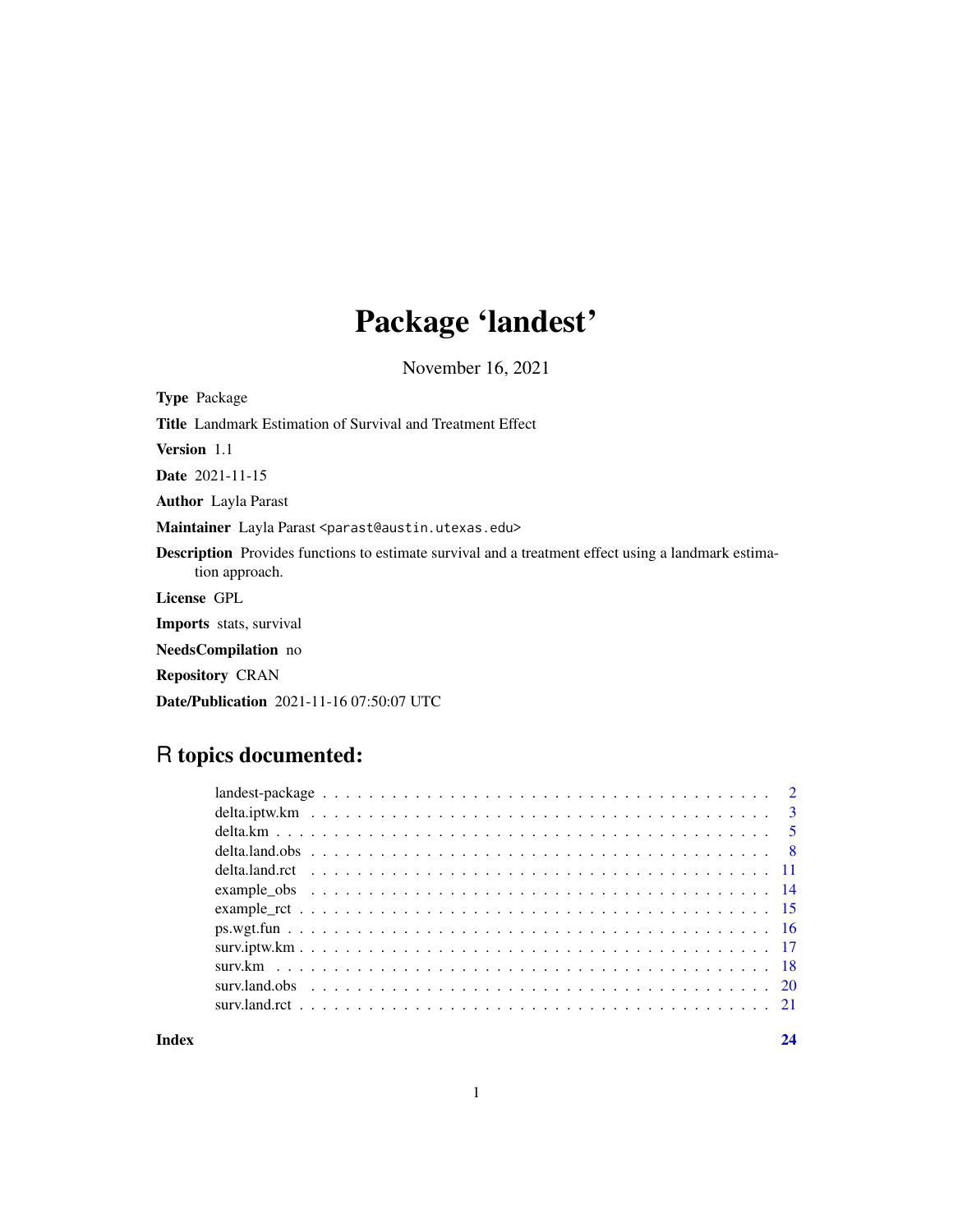#### Description

Provides functions to estimate the probability of survival past some specified time and the treatment effect, defined as the difference in survival at the specified time, using Kaplan-Meier estimation, landmark estimation for a randomized trial setting, inverse probability of treatment weighted (IPTW) Kaplan-Meier estimation, and landmark estimation for an observational study setting. The landmark estimation approaches provide improved efficiency by incorporating intermediate event information and are robust to model misspecification. The IPTW Kaplan-Meier approach and landmark estimation in an observational study setting approach account for potential selection bias.

#### Details

| Package: | landest    |
|----------|------------|
| Type:    | Package    |
| Version: | 1.0        |
| Date:    | 2015-11-08 |
| License: | GPL.       |

#### Author(s)

Layla Parast

#### References

Kaplan, E. L., & Meier, P. (1958). Nonparametric estimation from incomplete observations. Journal of the American Statistical Association, 53(282), 457-481.

Xie, J., & Liu, C. (2005). Adjusted Kaplan-Meier estimator and log-rank test with inverse probability of treatment weighting for survival data. Statistics in Medicine, 24(20), 3089-3110.

Parast, L., Tian, L., & Cai, T. (2014). Landmark Estimation of Survival and Treatment Effect in a Randomized Clinical Trial. Journal of the American Statistical Association, 109(505), 384-394.

Parast, L. & Griffin B.A. (2017). Landmark Estimation of Survival and Treatment Effects in Observational Studies. Lifetime Data Analysis, 23:161-182.

#### Examples

```
data(example_rct)
delta.km(tl=example_rct$TL, dl = example_rct$DL, treat = example_rct$treat, tt=2)
#executable but takes time
#delta.land.rct(tl=example_rct$TL, dl = example_rct$DL, treat = example_rct$treat, tt=2,
#landmark = 1, short = cbind(example_rct$TS,example_rct$DS), z.cov = as.matrix(example_rct$Z))
```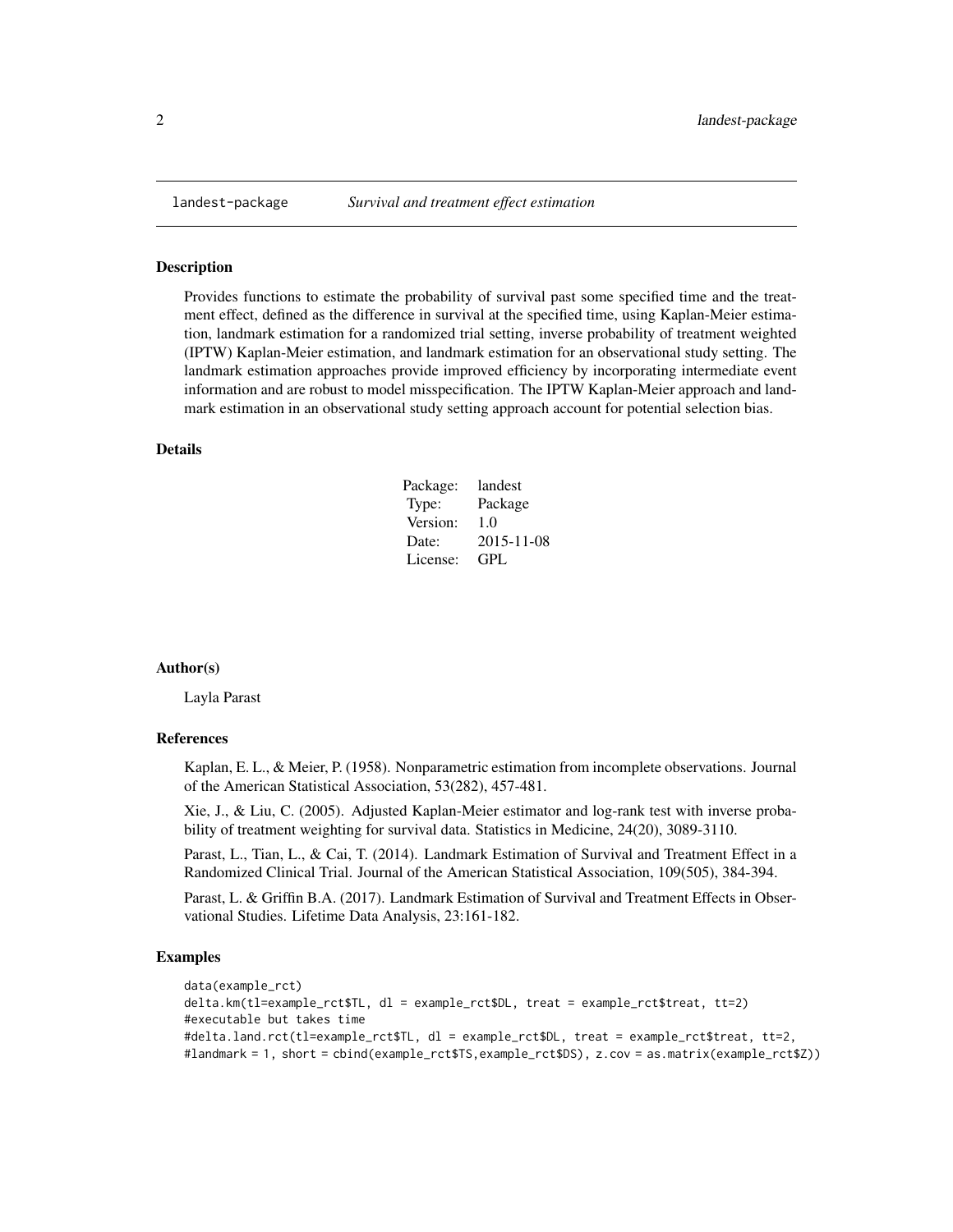## <span id="page-2-0"></span>delta.iptw.km 3

```
data(example_obs)
delta.iptw.km(tl=example_obs$TL, dl = example_obs$DL, treat = example_obs$treat, tt=2,
cov.for.ps = as.matrix(example_obs$Z))
#executable but takes time
#delta.land.obs(tl=example_obs$TL, dl = example_obs$DL, treat = example_obs$treat, tt=2,
#landmark = 1, short = cbind(example_obs$TS,example_obs$DS), z.cov = as.matrix(example_obs$Z),
#cov.for.ps = as.matrix(example_obs$Z))
```

| delta.iptw.km | Estimates survival and treatment effect using inverse probability of |
|---------------|----------------------------------------------------------------------|
|               | treatment weighted (IPTW) Kaplan-Meier estimation                    |

## Description

Estimates the probability of survival past some specified time and the treatment effect, defined as the difference in survival at the specified time, using inverse probability of treatment weighted (IPTW) Kaplan-Meier estimation

#### Usage

delta.iptw.km(tl, dl, treat, tt, var = FALSE, conf.int = FALSE, ps.weights = NULL, weight.perturb = NULL, perturb.ps = FALSE, cov.for.ps = NULL)

## Arguments

| tl             | observed event time of primary outcome, equal to $min(T, C)$ where T is the event<br>time and C is the censoring time.                                                                                                                                                                                    |
|----------------|-----------------------------------------------------------------------------------------------------------------------------------------------------------------------------------------------------------------------------------------------------------------------------------------------------------|
| dl             | event indicator, equal to $I(T\le C)$ where T is the event time and C is the censoring<br>time.                                                                                                                                                                                                           |
| treat          | treatment indicator, should be 0/1.                                                                                                                                                                                                                                                                       |
| tt             | the time of interest, function estimates the probability of survival past this time                                                                                                                                                                                                                       |
| var            | TRUE or FALSE; indicates whether variance estimates for the treatment effect<br>and survival in each group are requested, default is FALSE.                                                                                                                                                               |
| conf.int       | TRUE or FALSE; indicates whether 95% confidence intervals for the treatment<br>effect and survival in each group are requested, default is FALSE.                                                                                                                                                         |
| ps.weights     | propensity score (or inverse probability of treatment) weights                                                                                                                                                                                                                                            |
| weight.perturb | a (n1+n0) by x matrix of weights where $nl$ = length of tl for treatment group 1<br>and $n0$ = length of tl for treatment group 0; used for perturbation-resampling,<br>default is null. If var or conf.int is TRUE and weight.perturb is not provided, the<br>function generates exponential(1) weights. |
| perturb.ps     | TRUE or FALSE indicating whether the weight perturb matrix includes the per-<br>turbed propensity score (or inverse probability of treatment) weights; if cov.for.ps<br>is supplied instead of ps.weights, this is forced to be TRUE.                                                                     |
| cov.for.ps     | matrix of covariates to be used to estimate propensity score (or inverse proba-<br>bility of treatment) weights; either ps. weights or cov. for. ps must be supplied.                                                                                                                                     |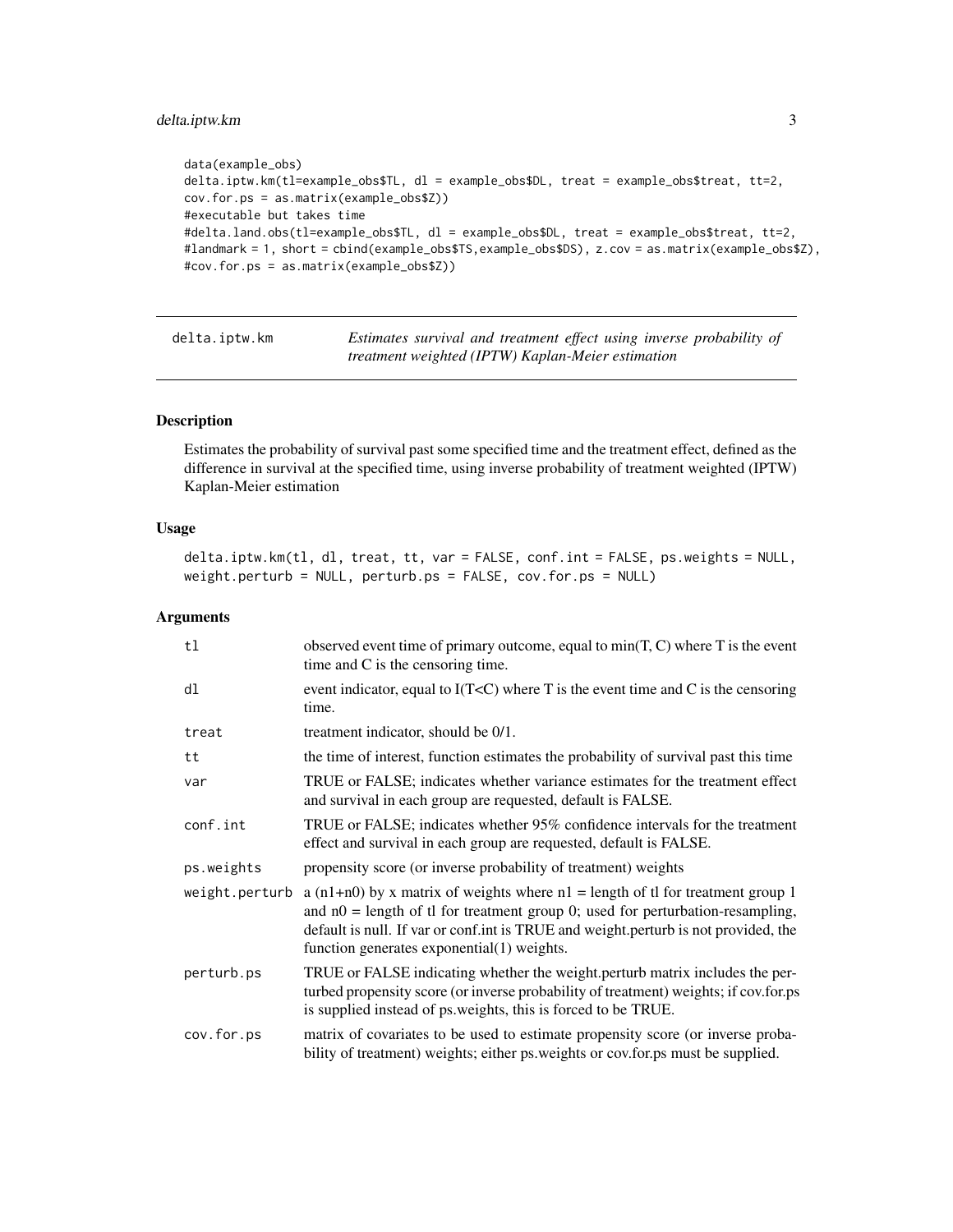#### Details

Let  $T_{Li}$  denote the time of the primary event of interest for person i,  $C_i$  denote the censoring time,  $Z_i$  denote the vector of baseline (pretreatment) covariates, and  $G_i$  be the treatment group indicator such that  $G_i = 1$  indicates treatment and  $G_i = 0$  indicates control. Due to censoring, we observe  $X_{Li} = min(T_{Li}, C_i)$  and  $\delta_{Li} = I(T_{Li} \leq C_i)$ . This function estimates survival at time t within each treatment group,  $S_i(t) = P(T_L > t | G = j)$  for  $j = 1, 0$  and the treatment effect defined as  $\Delta(t) = S_1(t) - S_0(t).$ 

The inverse probability of treatment weighted (IPTW) Kaplan-Meier (KM) estimate of survival at time t for each treatment group is

$$
\hat{S}_{IPTW,KM,j}(t) = \prod_{t_{kj}\leq t} \left[1 - \frac{d_{kj}^w}{y_{kj}^w}\right] \text{ if } t \geq t_{1j}, \text{ or } 1 \text{ if } t < t_{1j}
$$

where  $t_{1j}, ..., t_{Dj}$  are the distinct observed event times of the primary outcome in treatment group j,  $d_{kj}^w = \sum_{i:X_{Li}=t_{kj},\delta_{Li}=1} \hat{W}_j(Z_i)^{-1} \delta_{Li} I(G_i = j)$  and  $y_{kj}^w = \sum_{i:X_{Li}\geq t_{kj}} \hat{W}_j(Z_i)^{-1} I(G_i = j)$  $j, W_j(Z_i) = P(G_i = j | Z_i)$ , and  $\hat{W}_j(Z_i)$  is the estimated propensity score (see ps.wgt.fun for more information). The IPTW KM estimate of treatment effect at time t is  $\hat{\Delta}_{IPTW,KM}(t)$  =  $\hat{S}_{IPTW,KM,1}(t) - \hat{S}_{IPTW,KM,0}(t).$ 

To obtain variance estimates and construct confidence intervals, we use a perturbation-resampling method. Specifically, let  $\{V^{(b)} = (V_1^{(b)}, ..., V_n^{(b)})^T, b = 1, ...B\}$  be  $n \times B$  independent copies of a positive random variable U from a known distribution with unit mean and unit variance such as an  $Exp(1)$  distribution. To estimate the variance of our estimates, we appropriately weight the estimates using these perturbation weights to obtain perturbed values:  $\hat{\delta}_{IPTW,KM,0}(t)^{(b)}$ ,  $\hat{S}_{IPTW,KM,1}(t)^{(b)}$ , and  $\hat{\Delta}_{IPTW,KM}(t)^{(b)}, b = 1,...B$ . We then estimate the variance of each estimate as the empirical variance of the perturbed quantities. To construct confidence intervals, one can either use the empirical percentiles of the perturbed samples or a normal approximation.

#### Value

A list is returned:

| S.estimate.1        | the estimate of survival at the time of interest for treatment group 1, $\hat{S}_1(t)$ =<br>$P(T > t   G = 1)$                            |  |
|---------------------|-------------------------------------------------------------------------------------------------------------------------------------------|--|
| S.estimate.0        | the estimate of survival at the time of interest for treatment group 0, $\hat{S}_0(t)$ =<br>$P(T > t   G = 0)$                            |  |
|                     | delta.estimate the estimate of treatment effect at the time of interest                                                                   |  |
| S.var.1             | the variance estimate of $\hat{S}_1(t)$ ; if var = TRUE or conf.int = TRUE                                                                |  |
| $S.var.$ 0          | the variance estimate of $\hat{S}_0(t)$ ; if var = TRUE or conf.int = TRUE                                                                |  |
| delta.var           | the variance estimate of $\hat{\Delta}(t)$ ; if var = TRUE or conf.int = TRUE                                                             |  |
| p.value             | the p-value from testing $\Delta(t) = 0$ ; if var = TRUE or conf.int = TRUE                                                               |  |
| conf.int.normal.S.1 |                                                                                                                                           |  |
|                     | a vector of size 2; the 95% confidence interval for $\hat{S}_1(t)$ based on a normal<br>approximation; if $\text{conf.int} = \text{TRUE}$ |  |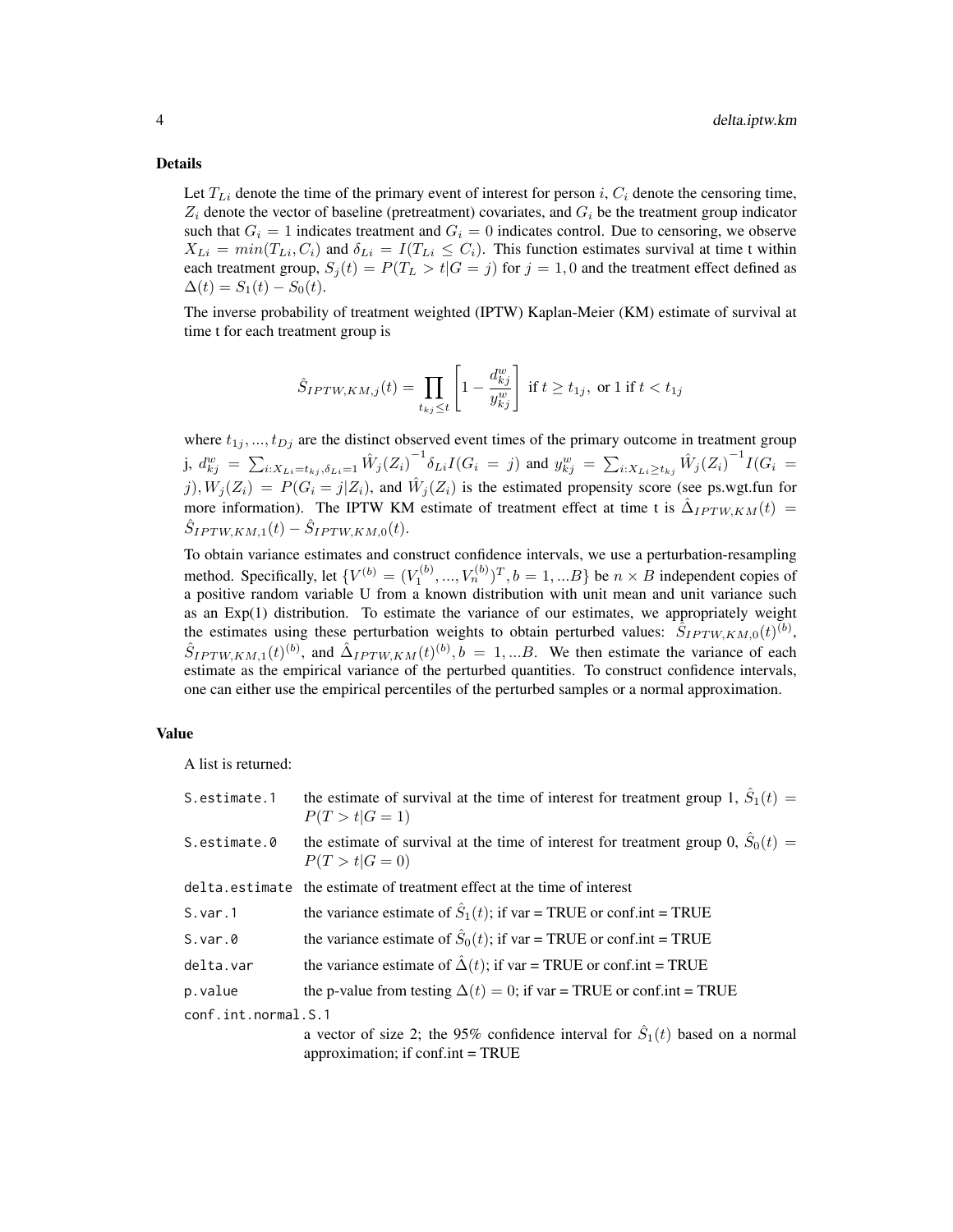#### <span id="page-4-0"></span>delta.km 5

```
conf.int.normal.S.0
                   a vector of size 2; the 95% confidence interval for \hat{S}_0(t) based on a normal
                   approximation; if conf.int = TRUE
conf.int.normal.delta
                   a vector of size 2; the 95% confidence interval for \hat{\Delta}(t) based on a normal
                   approximation; if conf.int = TRUE
conf.int.quantile.S.1
                   a vector of size 2; the 95% confidence interval for \hat{S}_1(t) based on sample quan-
                   tiles of the perturbed values, described above; if conf.int = TRUE
conf.int.quantile.S.0
                   a vector of size 2; the 95% confidence interval for \hat{S}_0(t) based on sample quan-
                   tiles of the perturbed values, described above; if conf.int = TRUE
conf.int.quantile.delta
                   a vector of size 2; the 95% confidence interval for \Delta(t) based on sample quan-
```
#### Author(s)

Layla Parast

#### References

Xie, J., & Liu, C. (2005). Adjusted Kaplan-Meier estimator and log-rank test with inverse probability of treatment weighting for survival data. Statistics in Medicine, 24(20), 3089-3110.

tiles of the perturbed values, described above; if conf.int = TRUE

Rosenbaum, P. R., & Rubin, D. B. (1983). The central role of the propensity score in observational studies for causal effects. Biometrika, 70(1), 41-55.

Rosenbaum, P. R., & Rubin, D. B. (1984). Reducing bias in observational studies using subclassification on the propensity score. Journal of the American Statistical Association, 79(387), 516-524.

#### Examples

```
data(example_obs)
W.weight = ps.wgt.fun(treat = example_obs$treat, cov.for.ps = as.matrix(example_obs$Z))
delta.iptw.km(tl=example_obs$TL, dl = example_obs$DL, treat = example_obs$treat, tt=2,
ps.weights = W.weight)
delta.iptw.km(tl=example_obs$TL, dl = example_obs$DL, treat = example_obs$treat, tt=2,
cov.for.ps = as.matrix(example_obs$Z))
```
delta.km *Estimates survival and treatment effect using Kaplan-Meier estimation*

#### Description

Estimates the probability of survival past some specified time and the treatment effect, defined as the difference in survival at the specified time, using Kaplan-Meier estimation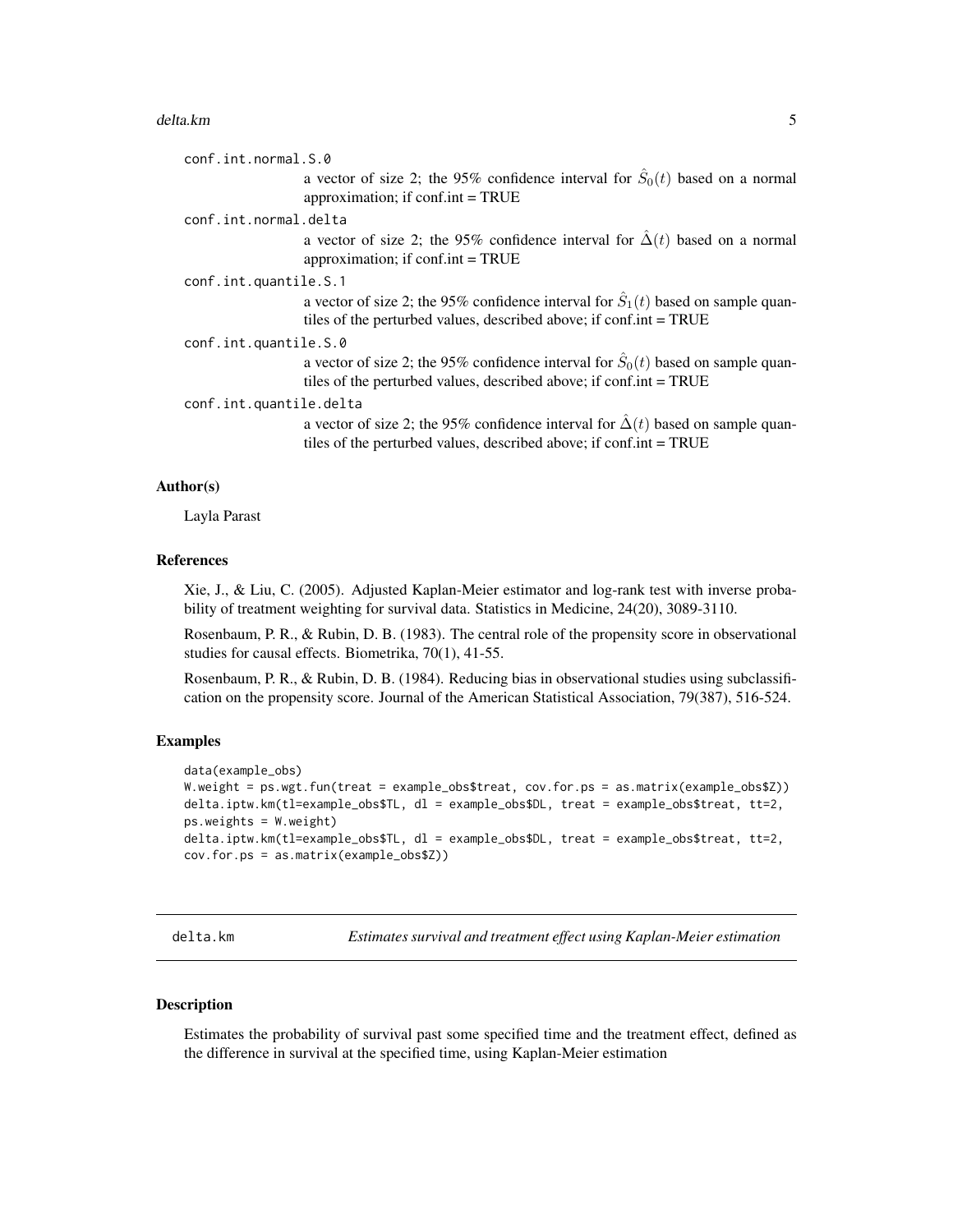#### Usage

delta.km(tl, dl, treat, tt, var = FALSE, conf.int = FALSE, weight.perturb = NULL)

#### Arguments

| t1             | observed event time of primary outcome, equal to $min(T, C)$ where T is the event<br>time and C is the censoring time.                                                                                                                                                                                       |
|----------------|--------------------------------------------------------------------------------------------------------------------------------------------------------------------------------------------------------------------------------------------------------------------------------------------------------------|
| d1             | event indicator, equal to $I(TC)$ where T is the event time and C is the censoring<br>time.                                                                                                                                                                                                                  |
| treat          | treatment indicator, should be 0/1.                                                                                                                                                                                                                                                                          |
| tt             | the time of interest, function estimates the probability of survival past this time                                                                                                                                                                                                                          |
| var            | TRUE or FALSE; indicates whether variance estimates for the treatment effect<br>and survival in each group are requested, default is FALSE.                                                                                                                                                                  |
| conf.int       | TRUE or FALSE; indicates whether 95% confidence intervals for the treatment<br>effect and survival in each group are requested, default is FALSE.                                                                                                                                                            |
| weight.perturb | a (n1+n0) by x matrix of weights where $n1$ = length of tl for treatment group 1<br>and $n0$ = length of tl for treatment group 0; used for perturbation-resampling,<br>default is null. If var or conf.int is TRUE and weight.perturb is not provided, the<br>function generates exponential $(1)$ weights. |

#### Details

Let  $T_{Li}$  denote the time of the primary event of interest for person i,  $C_i$  denote the censoring time and  $G_i$  be the treatment group indicator such that  $G_i = 1$  indicates treatment and  $G_i = 0$  indicates control. Due to censoring, we observe  $X_{Li} = min(T_{Li}, C_i)$  and  $\delta_{Li} = I(T_{Li} \le C_i)$ . This function estimates survival at time t within each treatment group,  $S_j(t) = P(T_L > t | G = j)$  for  $j = 1, 0$ and the treatment effect defined as  $\Delta(t) = S_1(t) - S_0(t)$ .

The Kaplan-Meier (KM) estimate of survival at time t for each treatment group is

$$
\hat{S}_{KM,j}(t) = \prod_{t_{kj} \le t} \left[ 1 - \frac{d_{kj}}{y_{kj}} \right] \text{ if } t \ge t_{1j}, \text{ or } 1 \text{ if } t < t_{1j}
$$

where  $t_{1j}$ , ...,  $t_{Dj}$  are the distinct observed event times of the primary outcome in treatment group j,  $d_{kj}$  is the number of events at time  $t_{kj}$  in treatment group j, and  $y_{kj}$  is the number of patients at risk at  $t_{kj}$  in treatment group j. The Kaplan-Meier (KM) estimate of treatment effect at time t is  $\hat{\Delta}_{KM}(t) = \hat{S}_{KM,1}(t) - \hat{S}_{KM,0}(t).$ 

To obtain variance estimates and construct confidence intervals, we use a perturbation-resampling method. Specifically, let  $\{V^{(b)} = (V_1^{(b)}, ..., V_n^{(b)})^T, b = 1, ...B\}$  be  $n \times B$  independent copies of a positive random variable U from a known distribution with unit mean and unit variance such as an Exp(1) distribution. To estimate the variance of our estimates, we appropriately weight the estimates using these perturbation weights to obtain perturbed values:  $\hat{S}_{KM,0}(t)^{(b)}$ ,  $\hat{S}_{KM,1}(t)^{(b)}$ , and  $\hat{\Delta}_{KM}(t)^{(b)}, b = 1,...B$ . We then estimate the variance of each estimate as the empirical variance of the perturbed quantities. To construct confidence intervals, one can either use the empirical percentiles of the perturbed samples or a normal approximation.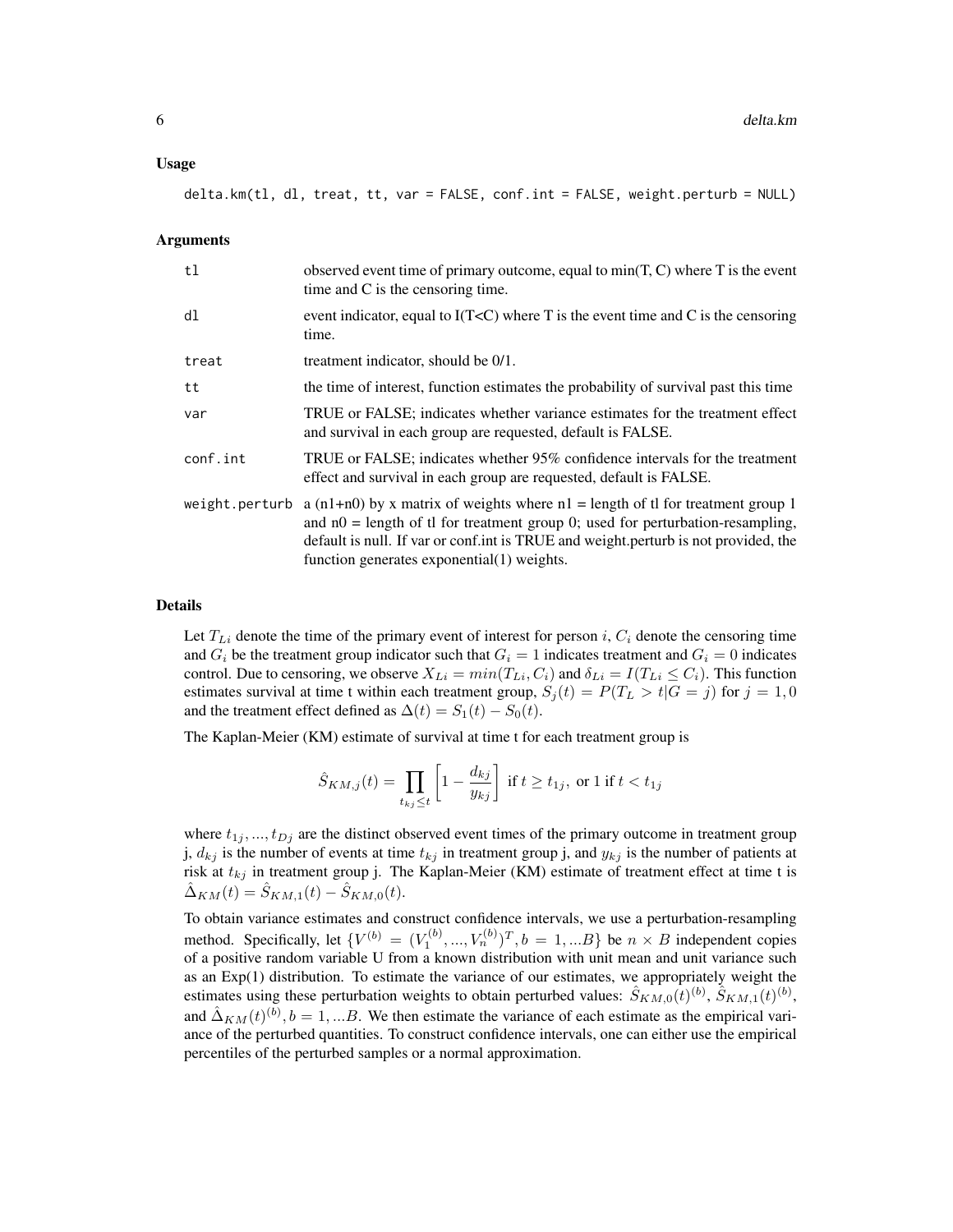#### delta.km  $\sim$  7

## Value

A list is returned:

| S.estimate.1            | the estimate of survival at the time of interest for treatment group 1, $\hat{S}_1(t)$ =<br>$P(T > t   G = 1)$                                                    |  |
|-------------------------|-------------------------------------------------------------------------------------------------------------------------------------------------------------------|--|
| S.estimate.0            | the estimate of survival at the time of interest for treatment group 0, $\hat{S}_0(t)$ =<br>$P(T > t   G = 0)$                                                    |  |
|                         | delta.estimate the estimate of treatment effect at the time of interest                                                                                           |  |
| S.var.1                 | the variance estimate of $\hat{S}_1(t)$ ; if var = TRUE or conf.int = TRUE                                                                                        |  |
| $S.var.$ 0              | the variance estimate of $\hat{S}_0(t)$ ; if var = TRUE or conf.int = TRUE                                                                                        |  |
| delta.var               | the variance estimate of $\hat{\Delta}(t)$ ; if var = TRUE or conf.int = TRUE                                                                                     |  |
| p.value                 | the p-value from testing $\Delta(t) = 0$ ; if var = TRUE or conf.int = TRUE                                                                                       |  |
| conf.int.normal.S.1     |                                                                                                                                                                   |  |
|                         | a vector of size 2; the 95% confidence interval for $\hat{S}_1(t)$ based on a normal<br>approximation; if conf.int = TRUE                                         |  |
| conf.int.normal.S.0     |                                                                                                                                                                   |  |
|                         | a vector of size 2; the 95% confidence interval for $\hat{S}_0(t)$ based on a normal<br>approximation; if $\text{conf.int} = \text{TRUE}$                         |  |
| conf.int.normal.delta   |                                                                                                                                                                   |  |
|                         | a vector of size 2; the 95% confidence interval for $\hat{\Delta}(t)$ based on a normal<br>approximation; if conf.int = TRUE                                      |  |
| conf.int.quantile.S.1   |                                                                                                                                                                   |  |
|                         | a vector of size 2; the 95% confidence interval for $\hat{S}_1(t)$ based on sample quan-<br>tiles of the perturbed values, described above; if conf.int = TRUE    |  |
| conf.int.quantile.S.0   |                                                                                                                                                                   |  |
|                         | a vector of size 2; the 95% confidence interval for $\hat{S}_0(t)$ based on sample quan-<br>tiles of the perturbed values, described above; if conf.int = TRUE    |  |
| conf.int.quantile.delta |                                                                                                                                                                   |  |
|                         | a vector of size 2; the 95% confidence interval for $\hat{\Delta}(t)$ based on sample quan-<br>tiles of the perturbed values, described above; if conf.int = TRUE |  |

## Author(s)

Layla Parast

## References

Kaplan, E. L., & Meier, P. (1958). Nonparametric estimation from incomplete observations. Journal of the American Statistical Association, 53(282), 457-481.

## Examples

```
data(example_rct)
delta.km(tl=example_rct$TL, dl = example_rct$DL, treat = example_rct$treat, tt=2)
```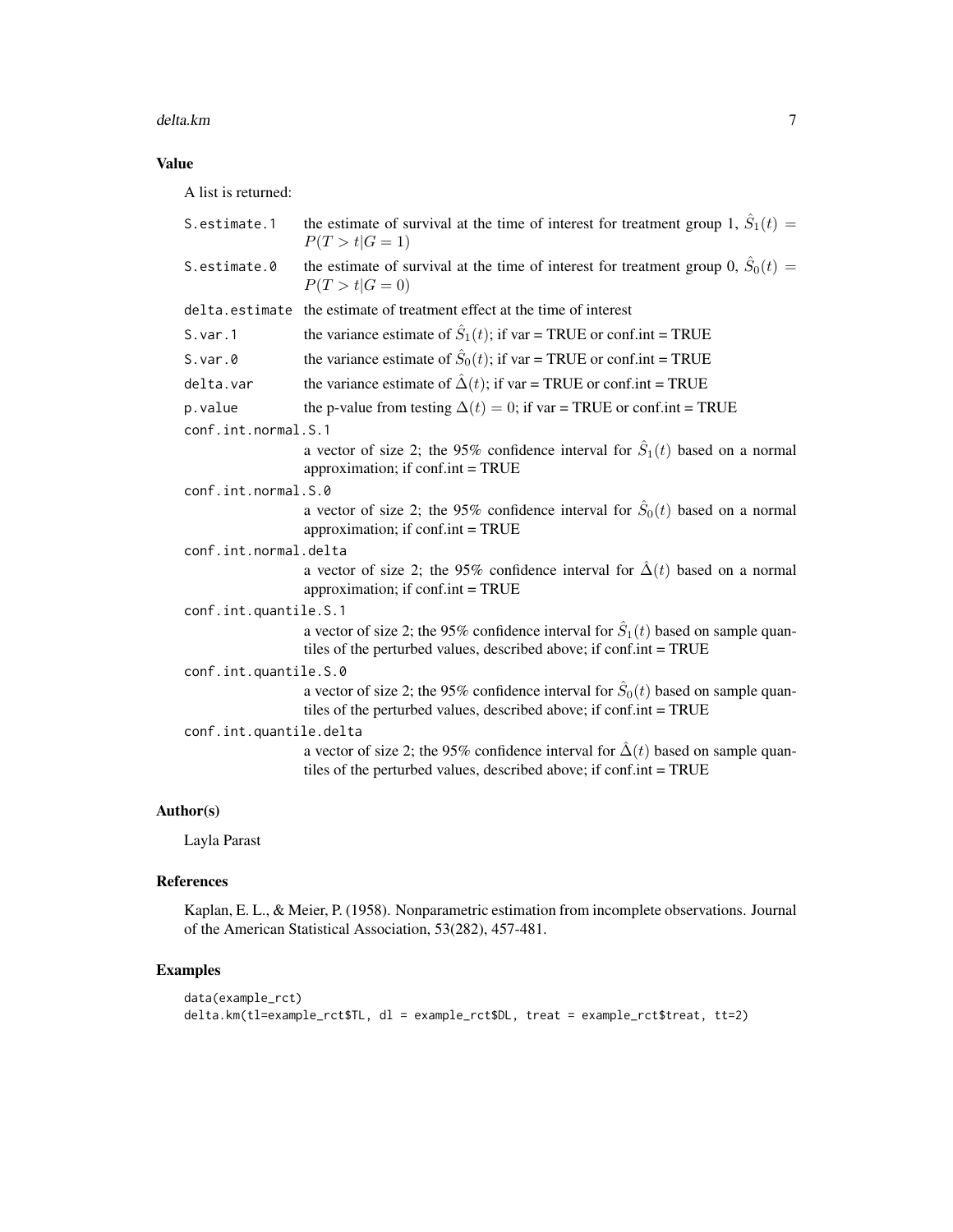## Description

Estimates the probability of survival past some specified time and the treatment effect, defined as the difference in survival at the specified time, using landmark estimation for an observational study setting

## Usage

```
delta.land.obs(tl, dl, treat, tt, landmark, short = NULL, z.cov = NULL,
var = FALSE, conf.int = FALSE, ps.weights = NULL, weight.perturb = NULL,
perturb.ps = FALSE, cov.for.ps = NULL, bw = NULL)
```
## Arguments

| t1             | observed event time of primary outcome, equal to $min(T, C)$ where T is the event<br>time and $C$ is the censoring time.                                                                                                                                                                                                                        |
|----------------|-------------------------------------------------------------------------------------------------------------------------------------------------------------------------------------------------------------------------------------------------------------------------------------------------------------------------------------------------|
| dl             | event indicator, equal to $I(T< C)$ where T is the event time and C is the censoring<br>time.                                                                                                                                                                                                                                                   |
| treat          | treatment indicator, should be 0/1.                                                                                                                                                                                                                                                                                                             |
| tt             | the time of interest, function estimates the probability of survival past this time                                                                                                                                                                                                                                                             |
| landmark       | the landmark time                                                                                                                                                                                                                                                                                                                               |
| short          | a matrix of intermediate event information, there should be two columns for each<br>intermediate event, the first column contains the observed intermediate event<br>time, equal to min(TS, C) where TS is the event time and $C$ is the censoring<br>time, and the second column contains the event indicator, equal to I(TS <c)< td=""></c)<> |
| Z.COV          | matrix of baseline covariate information                                                                                                                                                                                                                                                                                                        |
| var            | TRUE or FALSE; indicates whether variance estimates for the treatment effect<br>and survival in each group are requested, default is FALSE.                                                                                                                                                                                                     |
| conf.int       | TRUE or FALSE; indicates whether 95% confidence intervals for the treatment<br>effect and survival in each group are requested, default is FALSE.                                                                                                                                                                                               |
| ps.weights     | propensity score (or inverse probability of treatment) weights                                                                                                                                                                                                                                                                                  |
| weight.perturb | a (n1+n0) by x matrix of weights where $nl$ = length of tl for treatment group 1<br>and $n0$ = length of tl for treatment group 0; used for perturbation-resampling,<br>default is null. If var or conf.int is TRUE and weight.perturb is not provided, the<br>function generates exponential(1) weights.                                       |
| perturb.ps     | TRUE or FALSE indicating whether the weight.perturb matrix includes the per-<br>turbed propensity score (or inverse probability of treatment) weights; if cov.for.ps<br>is supplied instead of ps.weights, this is forced to be TRUE.                                                                                                           |
| cov.for.ps     | matrix of covariates to be used to estimate propensity score (or inverse proba-<br>bility of treatment) weights; either ps.weights or cov.for.ps must be supplied.                                                                                                                                                                              |
| bw             | bandwidth used for kernel estimation, default is NULL                                                                                                                                                                                                                                                                                           |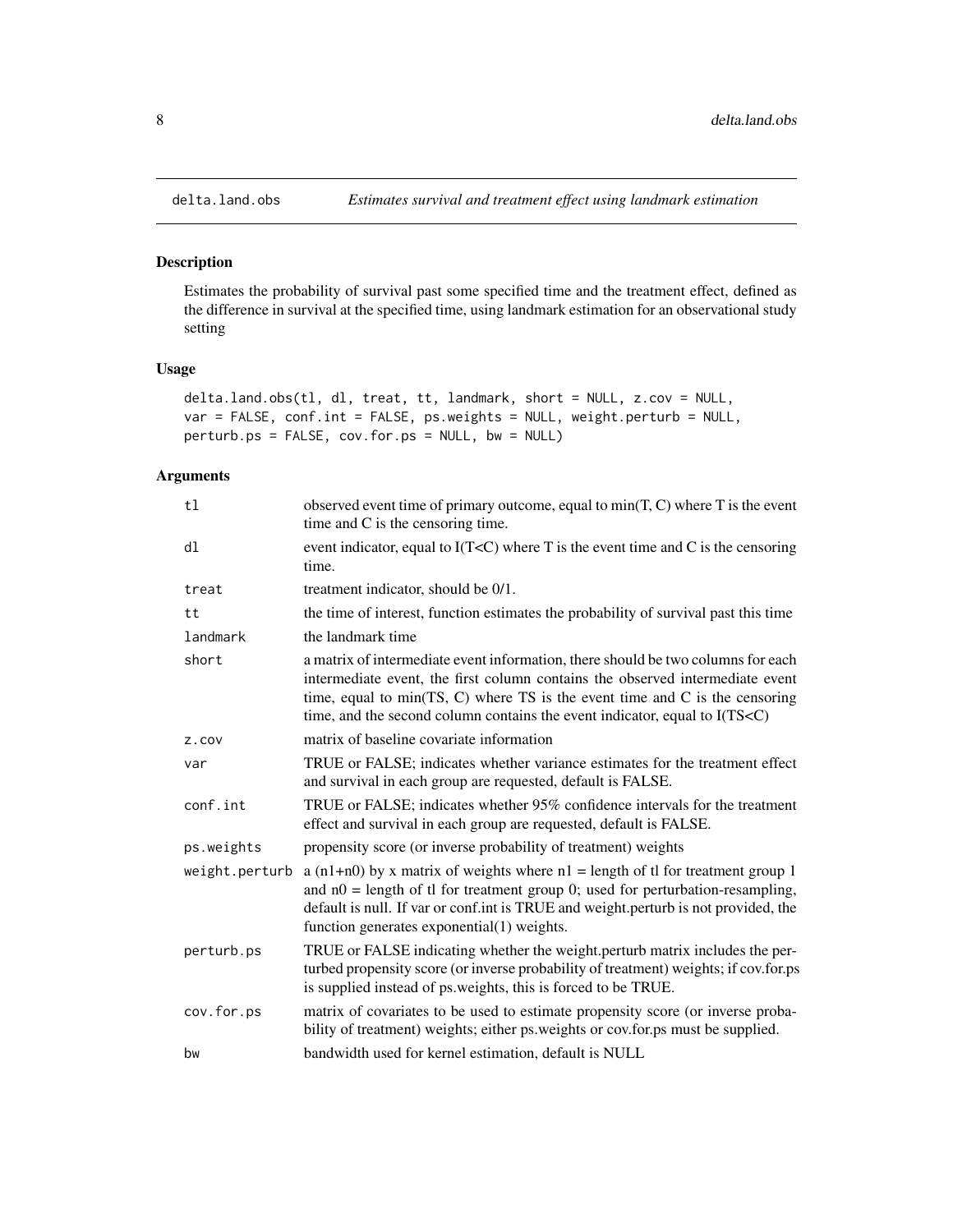### delta.land.obs 9

#### Details

Let  $T_{Li}$  denote the time of the primary event of interest for person i,  $T_{Si}$  denote the time of the available intermediate event(s),  $C_i$  denote the censoring time,  $Z_i$  denote the vector of baseline (pretreatment) covariates, and  $G_i$  be the treatment group indicator such that  $G_i = 1$  indicates treatment and  $G_i = 0$  indicates control. Due to censoring, we observe  $X_{Li} = min(T_{Li}, C_i)$  and  $\delta_{Li} = I(T_{Li} \leq C_i)$  and  $X_{Si} = min(T_{Si}, C_i)$  and  $\delta_{Si} = I(T_{Si} \leq C_i)$ . This function estimates survival at time t within each treatment group,  $S_i(t) = P(T_L > t | G = j)$  for  $j = 1, 0$  and the treatment effect defined as  $\Delta(t) = S_1(t) - S_0(t)$ .

To derive these estimates using landmark estimation for an observational study setting, we first decompose the quantity into two components  $S_i(t) = S_i(t|t_0)S_i(t_0)$  using a landmark time  $t_0$  and estimate each component separately incorporating inverse probability of treatment weights (IPTW) to account for potential selection bias. Let  $W_j(Z_i) = P(\hat{G}_i = j | Z_i)$ , and  $\hat{W}_j(Z_i)$  be the estimated propensity score (or probability of treatment, see ps.wgt.fun for more information). In this presentation, we assume  $Z_i$  indicates the vector of baseline (pretreatment) covariates and that  $Z_i$  is used to estimate the propensity scores and incorporated into the survival and treatment effect estimation. However, the function allows one to use different subsets of  $Z_i$  for the propensity score estimation vs. survival estimation, as is appropriate in the setting of interest. Intermediate event information is used in estimation of the conditional component  $S_i(t|t_0)$ ,

$$
S_j(t|t_0) = P(T_L > t|T_L > t_0, G = j) = E[E[I(T_L > t|T_L > t_0, G = j, H)]] = E[S_{j,H}(t|t_0)]
$$

where  $S_{j,H}(t|t_0) = P(T_L > t|T_L > t_0, G = j, H)$  and  $H = \{Z, I(T_S \le t_0), min(T_S, t_0)\}$ . Then  $S_{i,H}(t|t_0)$  is estimated in two stages. The first stage involves fitting a weighted Cox proportional hazards model among individuals with  $X_L > t_0$  to obtain an estimate of  $\beta$ , denoted as  $\hat{\beta}$ ,

$$
S_{j,H}(t|t_0) = \exp\{-\Lambda_{j,0}(t|t_0) \exp(\beta^T H)\}
$$

where  $\Lambda_{j,0}(t|t_0)$  is the cumulative baseline hazard in group j. Specifically,  $\hat{\beta}$  is the solution to the weighted Cox partial likelhoodand, with weights  $\hat{W}_j(Z_i)^{-1}$ . The second stage uses a weighted nonparametric kernel Nelson-Aalen estimator to obtain a local constant estimator for the conditional hazard  $\Lambda_{j,u}(t|t_0) = -\log[S_{j,u}(t|t_0)]$  as

$$
\hat{\Lambda}_{j,u}(t|t_0) = \int_{t_0}^t \frac{\sum_i \hat{W}_j(Z_i)^{-1} K_h(\hat{U}_i - u) dN_i(z)}{\sum_i \hat{W}_j(Z_i)^{-1} K_h(\hat{U}_i - u) Y_i(z)}
$$

where  $S_{j,u}(t|t_0) = P(T_L > t | T_L > t_0, G = j, \hat{U} = u), \hat{U} = \hat{\beta}^T H, Y_i(t) = I(T_L \ge t), N_i(t) =$  $I(T_L \leq t)I(T_L < C), K(\cdot)$  is a smooth symmetric density function,  $K_h(x/h)/h$ ,  $h = O(n^{-v})$ is a bandwidth with  $1/2 > v > 1/4$ , and the summation is over all individuals with  $G = j$  and  $X_L > t_0$ . The resulting estimate for  $S_{j,u}(t|t_0)$  is  $\hat{S}_{j,u}(t|t_0) = \exp\{-\hat{\Lambda}_{j,u}(t|t_0)\}$ , and the final estimate

$$
\hat{S}_j(t|t_0) = \frac{n^{-1} \sum_{i=1}^n \hat{W}_j(Z_i)^{-1} \hat{S}_j(t|t_0, H_i) I(G_i = 1) I(X_{Li} > t_0)}{n^{-1} \sum_{i=1}^n \hat{W}_j(Z_i)^{-1} I(G_i = 1) I(X_{Li} > t_0)}
$$

is a consistent estimate of  $S_i(t|t_0)$ .

Estimation of  $S_j(t_0)$  uses a similar two-stage approach but using only baseline covariates, to obtain  $\hat{S}_j(t_0)$ . The final overall estimate of survival at time t is,  $\hat{S}_{LM,j}(t)=\hat{S}_j(t|t_0)\hat{S}_j(t_0)$ . The treatment effect in terms of the difference in survival at time t is estimated as  $\Delta_{LM}(t) = \dot{S}_{LM,1}(t) - \dot{S}_{LM,0}(t)$ . To obtain an appropriate  $h$  we first use the bandwidth selection procedure given by Scott(1992) to obtain  $h_{opt}$ ; and then we let  $h = h_{opt} n_j^{-0.10}$ .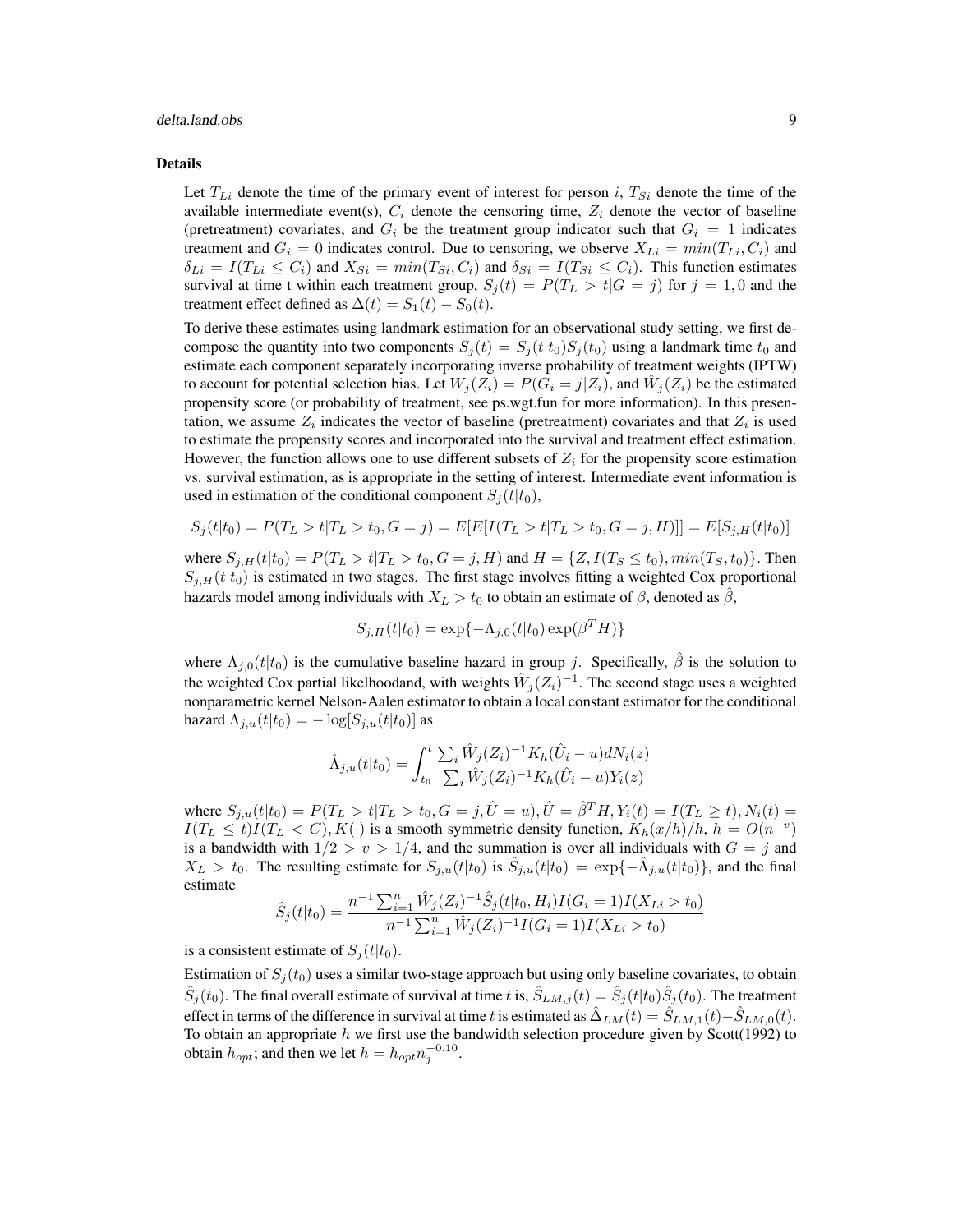To obtain variance estimates and construct confidence intervals, we use a perturbation-resampling method. Specifically, let  $\{V^{(b)} = (V_1^{(b)}, ..., V_n^{(b)})^T, b = 1, ...B\}$  be  $n \times B$  independent copies of a positive random variable U from a known distribution with unit mean and unit variance such as an Exp(1) distribution. To estimate the variance of our estimates, we appropriately weight the estimates using these perturbation weights to obtain perturbed values:  $\hat{S}_{LM,0}(t)^{(b)}$ ,  $\hat{S}_{LM,1}(t)^{(b)}$ , and  $\hat{\Delta}_{LM}(t)^{(b)}, b = 1,...B$ . We then estimate the variance of each estimate as the empirical variance of the perturbed quantities. To construct confidence intervals, one can either use the empirical percentiles of the perturbed samples or a normal approximation.

## Value

A list is returned:

| S.estimate.1            | the estimate of survival at the time of interest for treatment group 1, $\hat{S}_1(t)$ =<br>$P(T > t   G = 1)$                                                    |  |
|-------------------------|-------------------------------------------------------------------------------------------------------------------------------------------------------------------|--|
| S.estimate.0            | the estimate of survival at the time of interest for treatment group 0, $\hat{S}_0(t)$ =<br>$P(T > t   G = 0)$                                                    |  |
|                         | delta.estimate the estimate of treatment effect at the time of interest                                                                                           |  |
| S.var.1                 | the variance estimate of $\hat{S}_1(t)$ ; if var = TRUE or conf.int = TRUE                                                                                        |  |
| $S.var.$ 0              | the variance estimate of $\hat{S}_0(t)$ ; if var = TRUE or conf.int = TRUE                                                                                        |  |
| delta.var               | the variance estimate of $\hat{\Delta}(t)$ ; if var = TRUE or conf.int = TRUE                                                                                     |  |
| p.value                 | the p-value from testing $\Delta(t) = 0$ ; if var = TRUE or conf.int = TRUE                                                                                       |  |
| conf.int.normal.S.1     |                                                                                                                                                                   |  |
|                         | a vector of size 2; the 95% confidence interval for $\hat{S}_1(t)$ based on a normal<br>approximation; if conf.int = TRUE                                         |  |
| conf.int.normal.S.0     |                                                                                                                                                                   |  |
|                         | a vector of size 2; the 95% confidence interval for $\hat{S}_0(t)$ based on a normal<br>approximation; if $\text{conf.int} = \text{TRUE}$                         |  |
| conf.int.normal.delta   |                                                                                                                                                                   |  |
|                         | a vector of size 2; the 95% confidence interval for $\hat{\Delta}(t)$ based on a normal<br>approximation; if conf.int = TRUE                                      |  |
| conf.int.quantile.S.1   |                                                                                                                                                                   |  |
|                         | a vector of size 2; the 95% confidence interval for $\hat{S}_1(t)$ based on sample quan-<br>tiles of the perturbed values, described above; if conf.int = TRUE    |  |
| conf.int.quantile.S.0   |                                                                                                                                                                   |  |
|                         | a vector of size 2; the 95% confidence interval for $\hat{S}_0(t)$ based on sample quan-<br>tiles of the perturbed values, described above; if conf.int = TRUE    |  |
| conf.int.quantile.delta |                                                                                                                                                                   |  |
|                         | a vector of size 2; the 95% confidence interval for $\hat{\Delta}(t)$ based on sample quan-<br>tiles of the perturbed values, described above; if conf.int = TRUE |  |

#### Author(s)

Layla Parast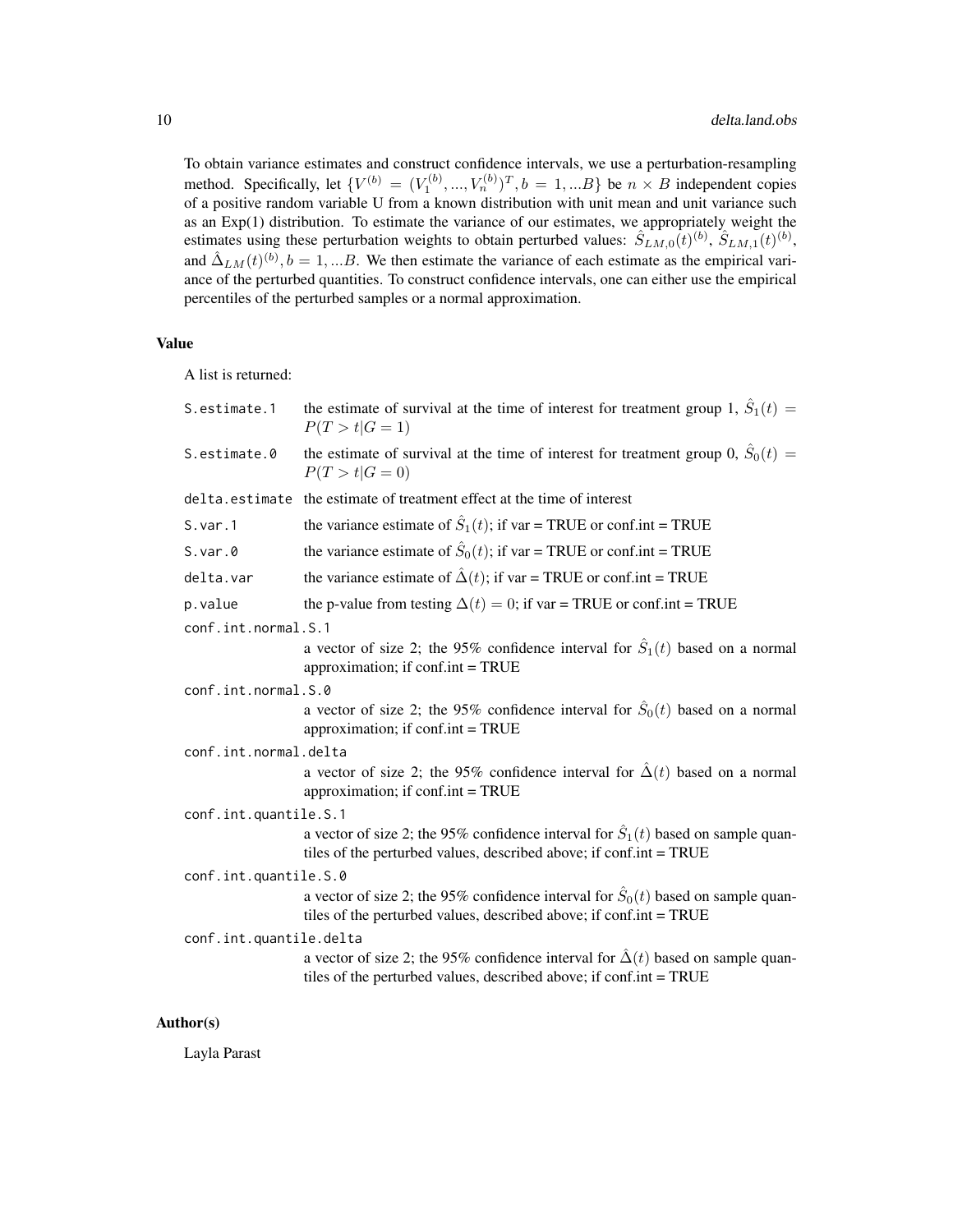#### <span id="page-10-0"></span>delta.land.rct 11

#### References

Parast, L. & Griffin B.A. (2017). Landmark Estimation of Survival and Treatment Effects in Observational Studies. Lifetime Data Analysis, 23:161-182.

Rosenbaum, P. R., & Rubin, D. B. (1983). The central role of the propensity score in observational studies for causal effects. Biometrika, 70(1), 41-55.

Rosenbaum, P. R., & Rubin, D. B. (1984). Reducing bias in observational studies using subclassification on the propensity score. Journal of the American Statistical Association, 79(387), 516-524.

#### Examples

```
data(example_obs)
W.weight = ps.wgt.fun(treat = example_obs$treat, cov.for.ps = as.matrix(example_obs$Z))
#executable but takes time
#delta.land.obs(tl=example_obs$TL, dl = example_obs$DL, treat = example_obs$treat, tt=2,
#landmark = 1, short = cbind(example_obs$TS,example_obs$DS), z.cov = as.matrix(example_obs$Z),
#ps.weights = W.weight)
#delta.land.obs(tl=example_obs$TL, dl = example_obs$DL, treat = example_obs$treat, tt=2,
#landmark = 1, short = cbind(example_obs$TS,example_obs$DS), z.cov = as.matrix(example_obs$Z),
#cov.for.ps = as.matrix(example_obs$Z))
```
delta.land.rct *Estimates survival and treatment effect using landmark estimation*

#### **Description**

Estimates the probability of survival past some specified time and the treatment effect, defined as the difference in survival at the specified time, using landmark estimation for a randomized trial setting

#### Usage

```
delta.land.rct(tl, dl, treat, tt, landmark, short = NULL, z.cov = NULL,
var = FALSE, conf.int = FALSE, weight.perturb = NULL, bw = NULL)
```
#### Arguments

| t1       | observed event time of primary outcome, equal to $min(T, C)$ where T is the event<br>time and $C$ is the censoring time. |
|----------|--------------------------------------------------------------------------------------------------------------------------|
| dl       | event indicator, equal to $I(T\le C)$ where T is the event time and C is the censoring<br>time.                          |
| treat    | treatment indicator, should be 0/1.                                                                                      |
| tt       | the time of interest, function estimates the probability of survival past this time                                      |
| landmark | the landmark time                                                                                                        |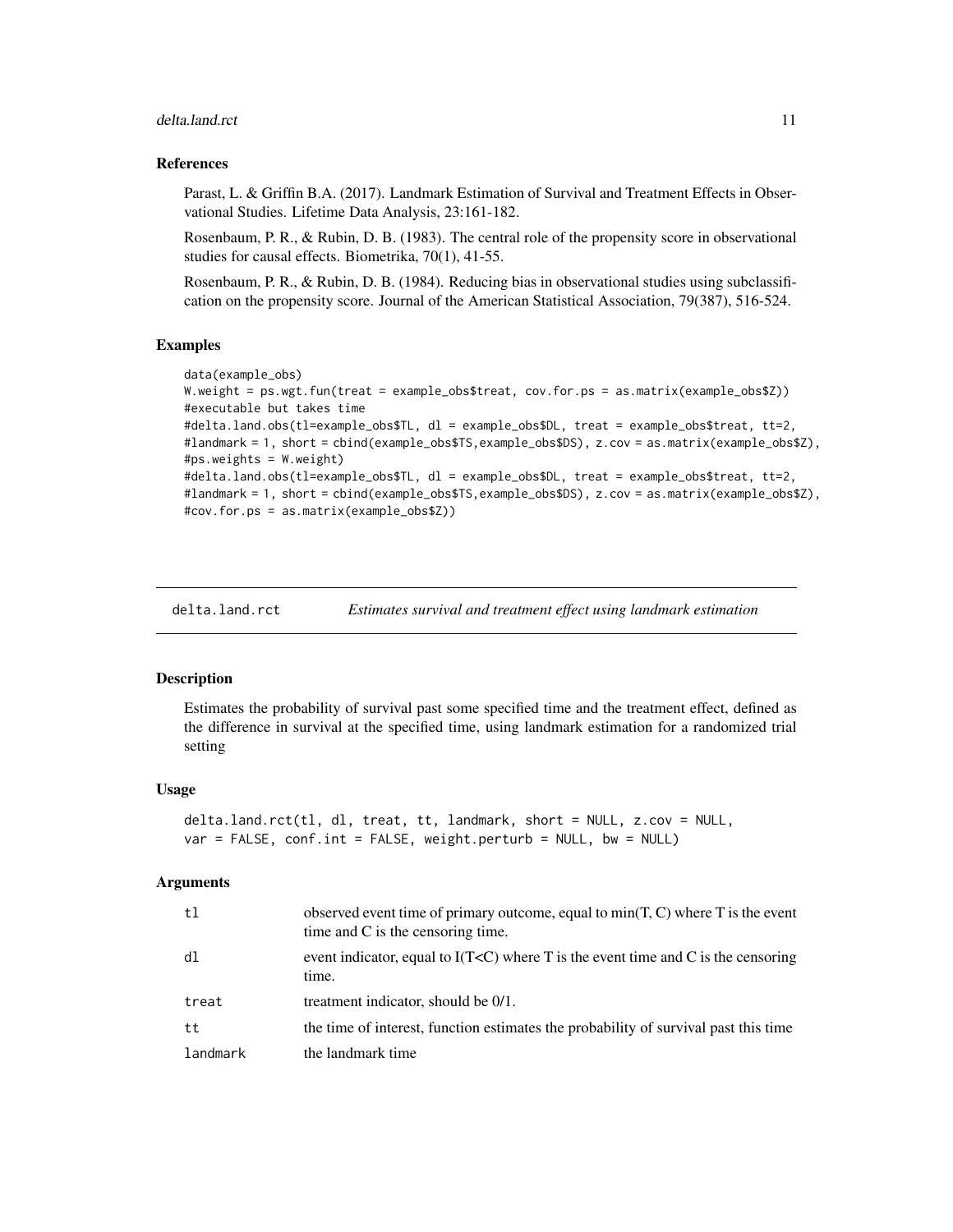| short    | a matrix of intermediate event information, there should be two columns for each<br>intermediate event, the first column contains the observed intermediate event<br>time, equal to min(TS, C) where TS is the event time and $C$ is the censoring<br>time, and the second column contains the event indicator, equal to I(TS <c)< th=""></c)<> |
|----------|-------------------------------------------------------------------------------------------------------------------------------------------------------------------------------------------------------------------------------------------------------------------------------------------------------------------------------------------------|
| z.cov    | matrix of baseline covariate information                                                                                                                                                                                                                                                                                                        |
| var      | TRUE or FALSE; indicates whether variance estimates for the treatment effect<br>and survival in each group are requested, default is FALSE.                                                                                                                                                                                                     |
| conf.int | TRUE or FALSE; indicates whether 95% confidence intervals for the treatment<br>effect and survival in each group are requested, default is FALSE.                                                                                                                                                                                               |
|          | weight perturb a $(n1+n0)$ by x matrix of weights where $n1 =$ length of the for treatment group 1<br>and $n0$ = length of the for treatment group 0; used for perturbation-resampling,<br>default is null. If var or conf.int is TRUE and weight.perturb is not provided, the<br>function generates exponential $(1)$ weights.                 |
| bw       | bandwidth used for kernel estimation, default is NULL                                                                                                                                                                                                                                                                                           |

#### Details

Let  $T_{Li}$  denote the time of the primary event of interest for person i,  $T_{Si}$  denote the time of the available intermediate event(s),  $C_i$  denote the censoring time,  $Z_i$  denote the vector of baseline (pretreatment) covariates, and  $G_i$  be the treatment group indicator such that  $G_i = 1$  indicates treatment and  $G_i = 0$  indicates control. Due to censoring, we observe  $X_{Li} = min(T_{Li}, C_i)$  and  $\delta_{Li} = I(T_{Li} \leq C_i)$  and  $X_{Si} = min(T_{Si}, C_i)$  and  $\delta_{Si} = I(T_{Si} \leq C_i)$ . This function estimates survival at time t within each treatment group,  $S_i(t) = P(T_L > t | G = j)$  for  $j = 1, 0$  and the treatment effect defined as  $\Delta(t) = S_1(t) - S_0(t)$ .

To derive these estimates using landmark estimation, we first decompose the quantity into two components  $S_i(t) = S_i(t|t_0)S_i(t_0)$  using a landmark time  $t_0$  and estimate each component separately. Intermediate event information is used in estimation of the conditional component  $S_i(t|t_0)$ ,

$$
S_j(t|t_0) = P(T_L > t|T_L > t_0, G = j) = E[E[I(T_L > t|T_L > t_0, G = j, H)]] = E[S_{j,H}(t|t_0)]
$$

where  $S_{j,H}(t|t_0) = P(T_L > t|T_L > t_0, G = j, H)$  and  $H = \{Z, I(T_S \le t_0), min(T_S, t_0)\}.$ Then  $S_{j,H}(t|t_0)$  is estimated in two stages: 1) fitting the Cox proportional hazards model among individuals with  $X_L > t_0$  to obtain an estimate of  $\beta$ , denoted as  $\hat{\beta}$ ,

$$
S_{j,H}(t|t_0) = \exp\{-\Lambda_{j,0}(t|t_0) \exp(\beta^T H)\}
$$

where  $\Lambda_{j,0}(t|t_0)$  is the cumulative baseline hazard in group j and then 2) using a nonparametric kernel Nelson-Aalen estimator to obtain a local constant estimator for the conditional hazard  $\Lambda_{j,u}(t|t_0) = -\log[S_{j,u}(t|t_0)]$  as

$$
\hat{\Lambda}_{j,u}(t|t_0) = \int_{t_0}^t \frac{\sum_i K_h(\hat{U}_i - u)dN_i(z)}{\sum_i K_h(\hat{U}_i - u)Y_i(z)}
$$

where  $S_{j,u}(t|t_0) = P(T_L > t | T_L > t_0, G = j, \hat{U} = u), \hat{U} = \hat{\beta}^T H, Y_i(t) = I(T_L \ge t), N_i(t) =$  $I(T_L \le t)I(T_L < C), K(\cdot)$  is a smooth symmetric density function,  $K_h(x/h)/h$ ,  $h = O(n^{-v})$ is a bandwidth with  $1/2 > v > 1/4$ , and the summation is over all individuals with  $G = j$  and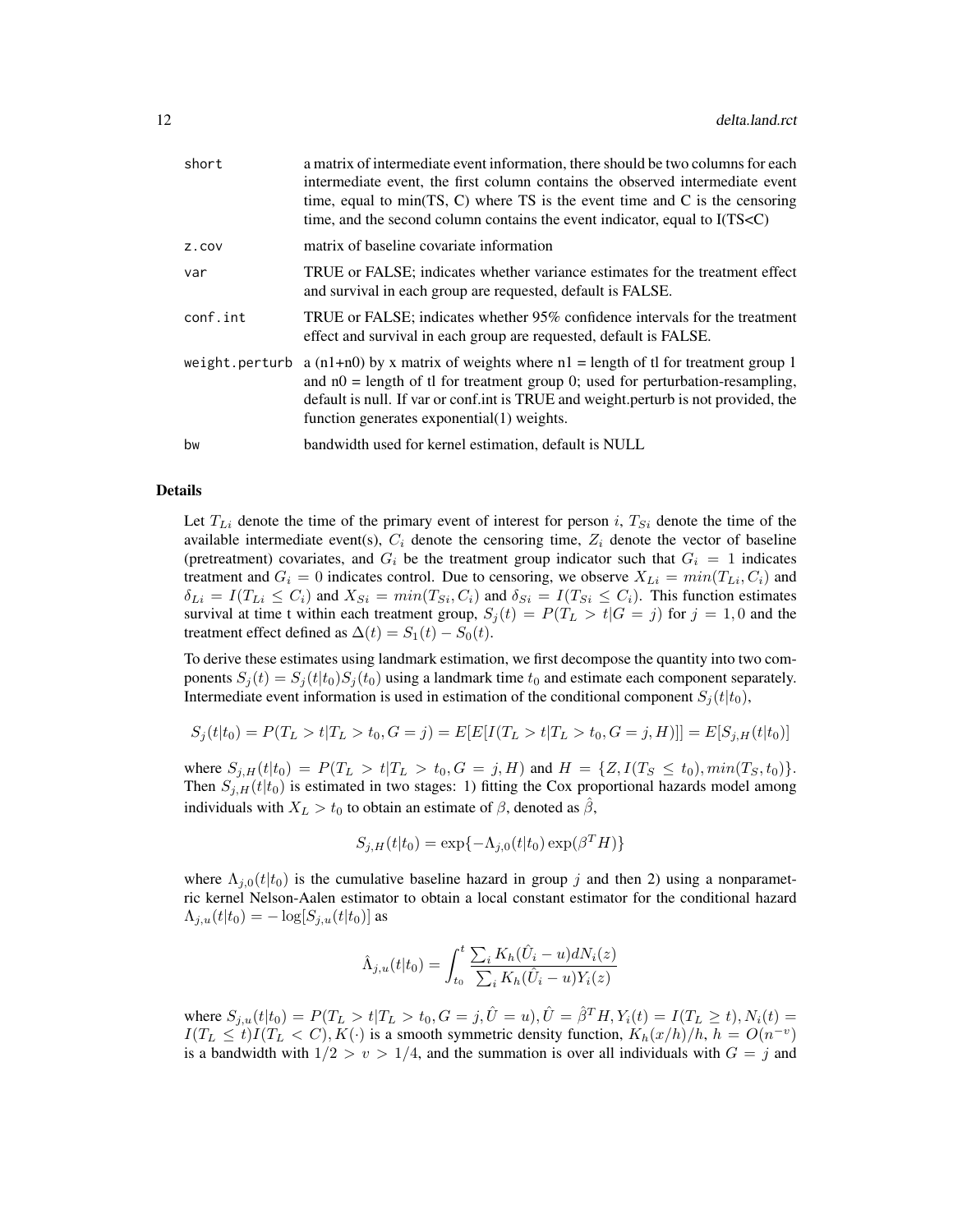delta.land.rct 13

 $X_L > t_0$ . The resulting estimate for  $S_{j,u}(t|t_0)$  is  $\hat{S}_{j,u}(t|t_0) = \exp\{-\hat{\Lambda}_{j,u}(t|t_0)\}$ , and the final estimate

$$
\hat{S}_j(t|t_0) = \frac{n^{-1} \sum_{i=1}^n \hat{S}_j(t|t_0, H_i) I(G_i = 1) I(X_{Li} > t_0)}{n^{-1} \sum_{i=1}^n I(G_i = 1) I(X_{Li} > t_0)}
$$

is a consistent estimate of  $S_i(t|t_0)$ .

Estimation of  $S_i(t_0)$  uses a similar two-stage approach but using only baseline covariates, to obtain  $\hat{S}_j(t_0)$ . The final overall estimate of survival at time t is,  $\hat{S}_{LM,j}(t) = \hat{S}_j(t|t_0)\hat{S}_j(t_0)$ . The treatment effect in terms of the difference in survival at time t is estimated as  $\hat{\Delta}_{LM}(t) = \hat{S}_{LM,1}(t) - \hat{S}_{LM,0}(t)$ . To obtain an appropriate  $h$  we first use the bandwidth selection procedure given by Scott(1992) to obtain  $h_{opt}$ ; and then we let  $h = h_{opt} n^{-0.10}$ .

To obtain variance estimates and construct confidence intervals, we use a perturbation-resampling method. Specifically, let  $\{V^{(b)} = (V_1^{(b)},...,V_n^{(b)})^T, b = 1,...B\}$  be  $n \times B$  independent copies of a positive random variable U from a known distribution with unit mean and unit variance such as an Exp(1) distribution. To estimate the variance of our estimates, we appropriately weight the estimates using these perturbation weights to obtain perturbed values:  $\hat{S}_{LM,0}(t)^{(b)}$ ,  $\hat{S}_{LM,1}(t)^{(b)}$ , and  $\hat{\Delta}_{LM}(t)^{(b)}, b = 1,...B$ . We then estimate the variance of each estimate as the empirical variance of the perturbed quantities. To construct confidence intervals, one can either use the empirical percentiles of the perturbed samples or a normal approximation.

## Value

A list is returned:

| S.estimate.1          | the estimate of survival at the time of interest for treatment group 1, $\hat{S}_1(t)$ =<br>$P(T > t   G = 1)$                                                 |  |
|-----------------------|----------------------------------------------------------------------------------------------------------------------------------------------------------------|--|
| S.estimate.0          | the estimate of survival at the time of interest for treatment group 0, $\hat{S}_0(t)$ =<br>$P(T > t   G = 0)$                                                 |  |
| delta.estimate        | the estimate of treatment effect at the time of interest                                                                                                       |  |
| S.var.1               | the variance estimate of $\hat{S}_1(t)$ ; if var = TRUE or conf.int = TRUE                                                                                     |  |
| $S.var.\theta$        | the variance estimate of $\hat{S}_0(t)$ ; if var = TRUE or conf.int = TRUE                                                                                     |  |
| delta.var             | the variance estimate of $\hat{\Delta}(t)$ ; if var = TRUE or conf.int = TRUE                                                                                  |  |
| p.value               | the p-value from testing $\Delta(t) = 0$ ; if var = TRUE or conf.int = TRUE                                                                                    |  |
| conf.int.normal.S.1   |                                                                                                                                                                |  |
|                       | a vector of size 2; the 95% confidence interval for $\hat{S}_1(t)$ based on a normal<br>approximation; if $\text{conf.int} = \text{TRUE}$                      |  |
| conf.int.normal.S.0   |                                                                                                                                                                |  |
|                       | a vector of size 2; the 95% confidence interval for $\hat{S}_0(t)$ based on a normal<br>approximation; if $\text{conf.int} = \text{TRUE}$                      |  |
| conf.int.normal.delta |                                                                                                                                                                |  |
|                       | a vector of size 2; the 95% confidence interval for $\hat{\Delta}(t)$ based on a normal<br>approximation; if $\text{conf.int} = \text{TRUE}$                   |  |
| conf.int.quantile.S.1 |                                                                                                                                                                |  |
|                       | a vector of size 2; the 95% confidence interval for $\hat{S}_1(t)$ based on sample quan-<br>tiles of the perturbed values, described above; if conf.int = TRUE |  |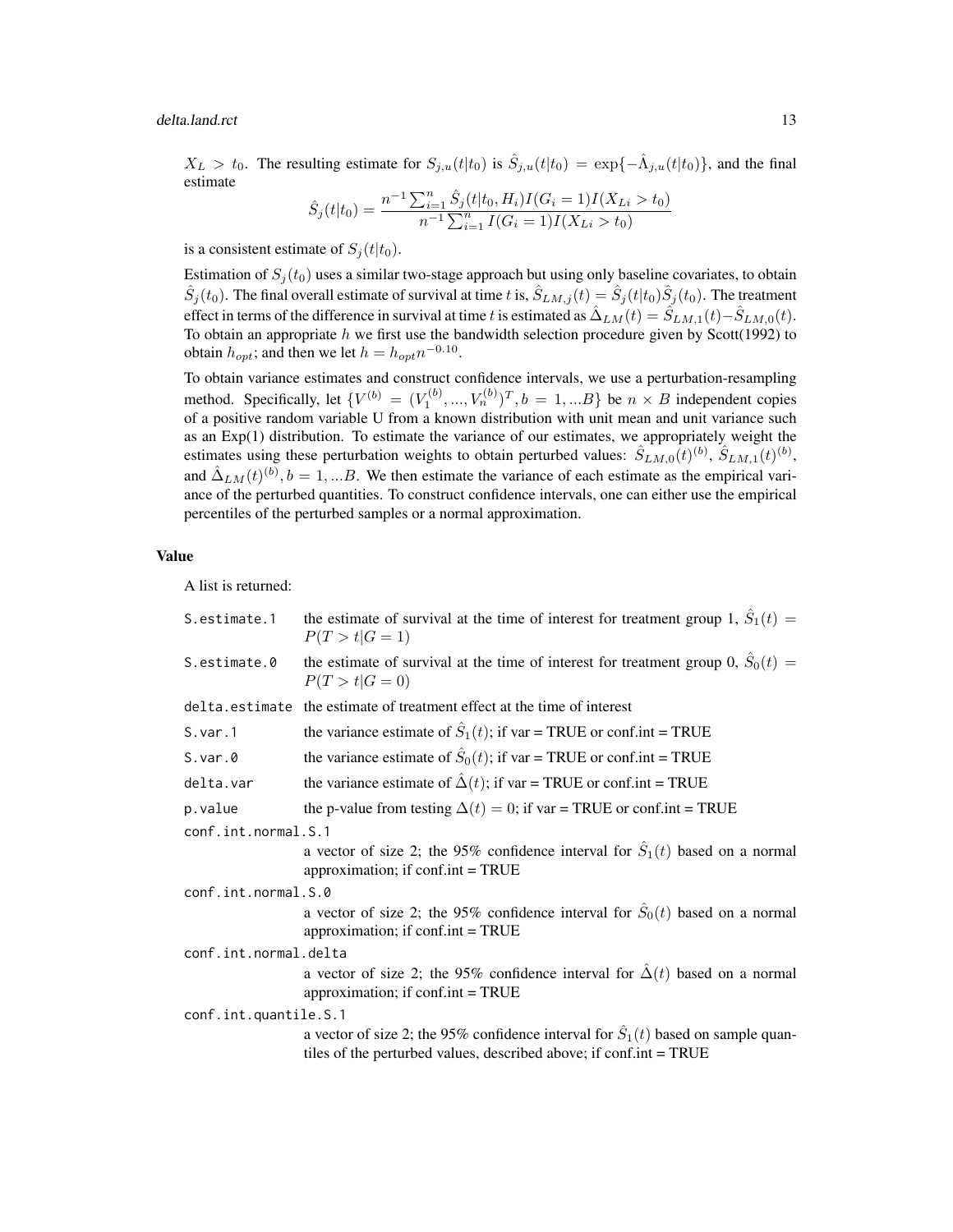```
conf.int.quantile.S.0
```
a vector of size 2; the 95% confidence interval for  $\hat{S}_0(t)$  based on sample quantiles of the perturbed values, described above; if conf.int = TRUE

conf.int.quantile.delta

a vector of size 2; the 95% confidence interval for  $\hat{\Delta}(t)$  based on sample quantiles of the perturbed values, described above; if conf.int = TRUE

#### Author(s)

Layla Parast

#### References

Parast, L., Tian, L., & Cai, T. (2014). Landmark Estimation of Survival and Treatment Effect in a Randomized Clinical Trial. Journal of the American Statistical Association, 109(505), 384-394.

Beran, R. (1981). Nonparametric regression with randomly censored survival data. Technical report, University of California Berkeley.

Scott, D. (1992). Multivariate density estimation. Wiley.

#### Examples

```
data(example_rct)
#executable but takes time
#delta.land.rct(tl=example_rct$TL, dl = example_rct$DL, treat = example_rct$treat, tt=2,
#landmark = 1, short = cbind(example_rct$TS,example_rct$DS), z.cov = as.matrix(example_rct$Z))
```
example\_obs *Hypothetical data from an observational study*

## Description

Hypothetical data from an observational study to be used in examples.

#### Usage

```
data(example_obs)
```
#### Format

A data frame with 4000 observations on the following 6 variables.

- TL the observed event or censoring time for the primary outcome, equal to  $min(T, C)$  where T is the time of the primary outcome and C is the censoring time.
- DL the indicator telling whether the individual was observed to have the event or was censored, equal to  $1*(T\leq C)$  where T is the time of the primary outcome and C is the censoring time.
- TS the observed event or censoring time for the intermediate event, equal to min(TS, C) where TS is the time of the intermediate event and C is the censoring time.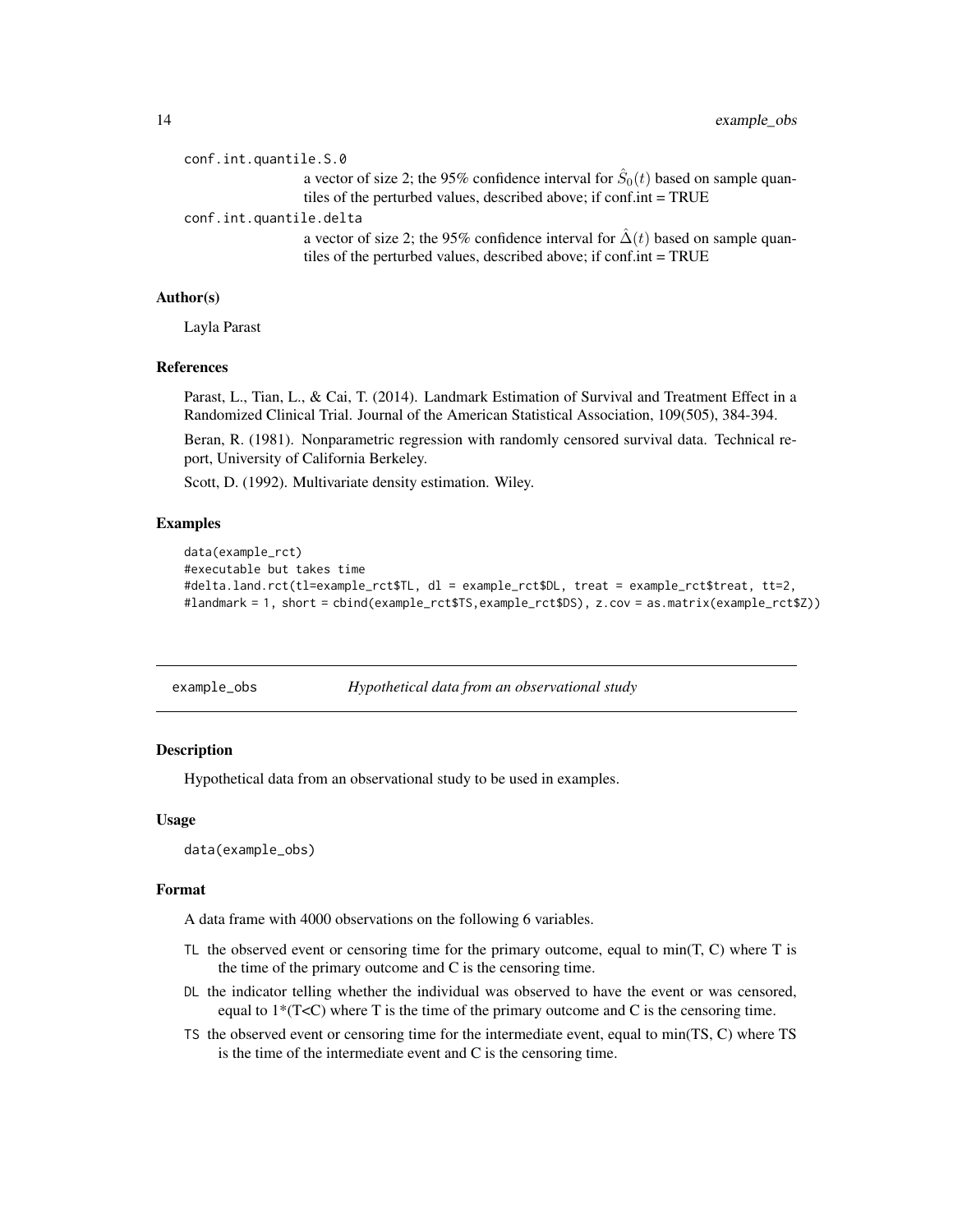## <span id="page-14-0"></span>example\_rct 15

- DS the indicator telling whether the individual was observed to have the intermediate event or was censored, equal to  $1*(TS\le C)$  where TS is the time of the primary outcome and C is the censoring time.
- Z a baseline covariate vector

treat treatment indicator

#### Examples

data(example\_obs) names(example\_obs)

example\_rct *Hypothetical data from a randomized trial*

#### **Description**

Hypothetical data from a randomized trial to be used in examples.

#### Usage

data(example\_rct)

#### Format

A data frame with 3000 observations on the following 6 variables.

- TL the observed event or censoring time for the primary outcome, equal to  $min(T, C)$  where T is the time of the primary outcome and C is the censoring time.
- DL the indicator telling whether the individual was observed to have the event or was censored, equal to  $1*(T\leq C)$  where T is the time of the primary outcome and C is the censoring time.
- TS the observed event or censoring time for the intermediate event, equal to min(TS, C) where TS is the time of the intermediate event and C is the censoring time.
- DS the indicator telling whether the individual was observed to have the intermediate event or was censored, equal to  $1*(TS\lt C)$  where TS is the time of the primary outcome and C is the censoring time.
- Z a baseline covariate vector
- treat treatment indicator

## Examples

```
data(example_rct)
names(example_rct)
```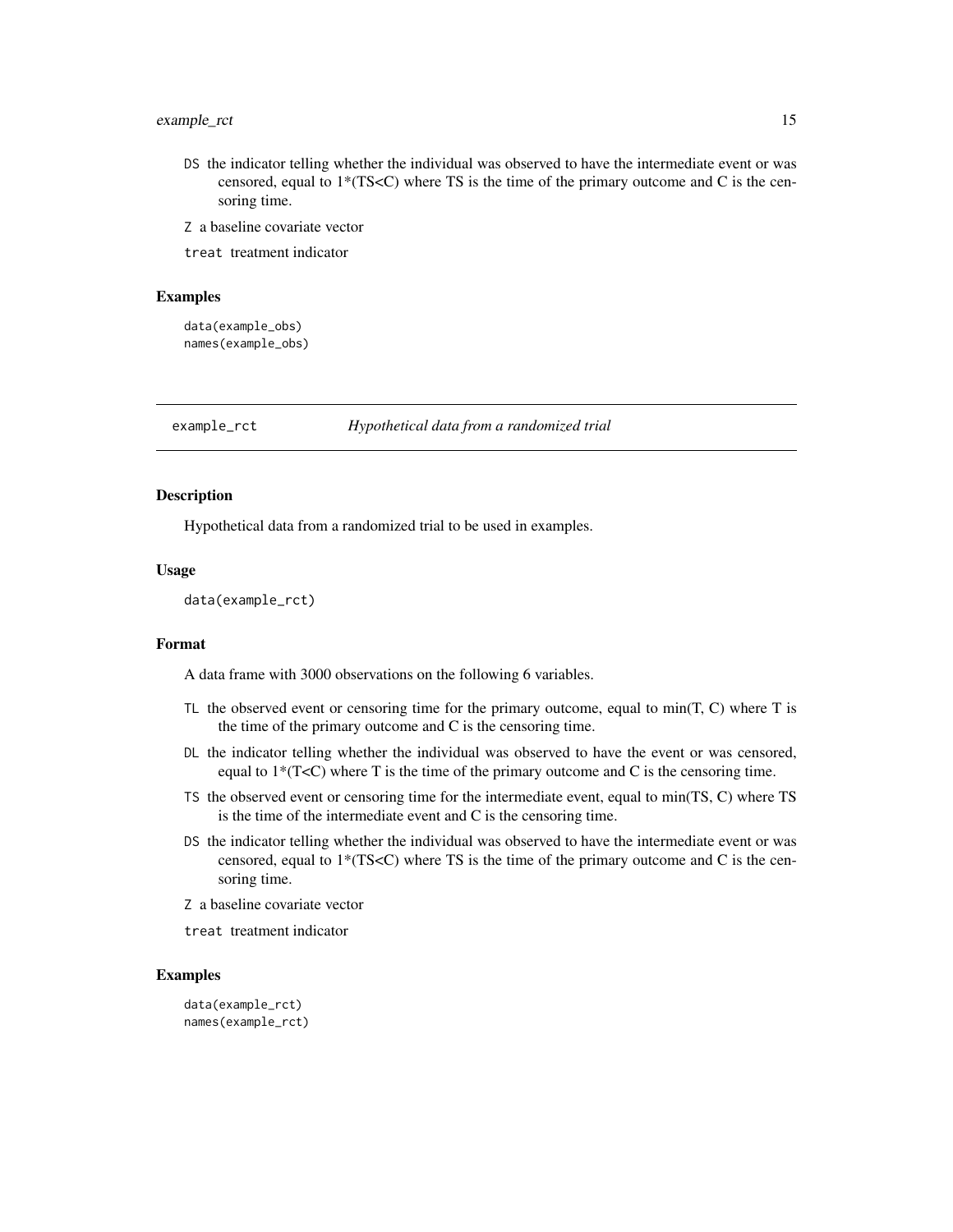<span id="page-15-0"></span>

#### Description

Calculates propensity score (or inverse probability of treatment) weights given the treatment indicator and available baseline (pretreatment) covariates.

#### Usage

ps.wgt.fun(treat, cov.for.ps, weight = NULL)

#### Arguments

| treat      | treatment indicator, should be 0/1.                                                                                                                                                                            |
|------------|----------------------------------------------------------------------------------------------------------------------------------------------------------------------------------------------------------------|
| cov.for.ps | matrix of covariates to be used to estimate propensity score (or inverse proba-<br>bility of treatment) weights                                                                                                |
| weight     | a $(n1+n0)$ by x matrix of weights where $n1$ = number of observations in treat-<br>ment group 1 and $n0$ = number of observations in treatment group 0; used for<br>perturbation-resampling, default is null. |

### Details

Let  $Z_i$  denote the matrix of baseline (pretreatment) covariates and  $G_i$  be the treatment group indicator such that  $G_i = 1$  indicates treatment and  $G_i = 0$  indicates control. This function estimates  $P = P(G_i = 1 | Z_i)$  using logistic regression. The propensity score (or inverse probability of treatment) weights are then equal to  $1/\hat{P}$  for those in treatment group 1 and  $1/(1 - \hat{P})$  for those in treatment group 0. These weights reflect the situation where the average treatment effect (ATE) is of interest, not average treatment effect in the treated (ATT).

#### Value

propensity score (or inverse probability of treatment) weights

#### Author(s)

Layla Parast

## References

Rosenbaum, P. R., & Rubin, D. B. (1983). The central role of the propensity score in observational studies for causal effects. Biometrika, 70(1), 41-55.

Rosenbaum, P. R., & Rubin, D. B. (1984). Reducing bias in observational studies using subclassification on the propensity score. Journal of the American Statistical Association, 79(387), 516-524.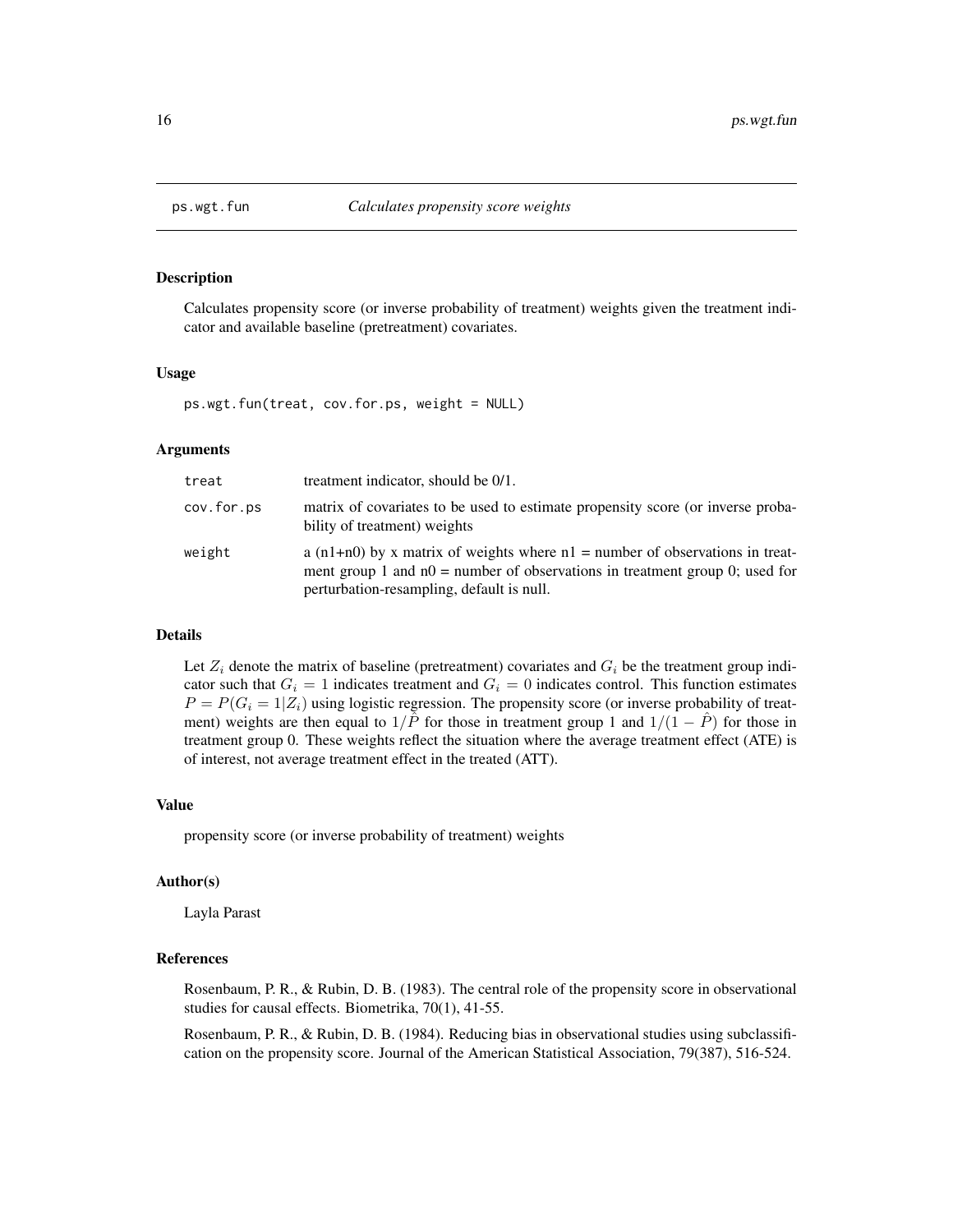## <span id="page-16-0"></span>surv.iptw.km 17

## Examples

```
data(example_obs)
W.weight = ps.wgt.fun(treat = example_obs$treat, cov.for.ps = as.matrix(example_obs$Z))
delta.iptw.km(tl=example_obs$TL, dl = example_obs$DL, treat = example_obs$treat, tt=2,
ps.weights = W.weight)
```

|--|

Estimates survival using inverse probability of treatment weighted *(IPTW) Kaplan-Meier estimation*

## Description

Estimates the probability of survival past some specified time using inverse probability of treatment weighted (IPTW) Kaplan-Meier estimation

#### Usage

surv.iptw.km(tl, dl, tt, var = FALSE, conf.int = FALSE, ps.weights, weight.perturb = NULL,perturb.ps = FALSE, perturb.vector = FALSE)

#### Arguments

| tl             | observed event time of primary outcome, equal to $min(T, C)$ where T is the event<br>time and C is the censoring time.                                                                                                      |
|----------------|-----------------------------------------------------------------------------------------------------------------------------------------------------------------------------------------------------------------------------|
| dl             | event indicator, equal to $I(T\le C)$ where T is the event time and C is the censoring<br>time.                                                                                                                             |
| tt             | the time of interest, function estimates the probability of survival past this time                                                                                                                                         |
| var            | TRUE or FALSE; indicates whether a variance estimate for survival is requested,<br>default is FALSE.                                                                                                                        |
| conf.int       | TRUE or FALSE; indicates whether a 95% confidence interval for survival is<br>requested, default is FALSE.                                                                                                                  |
| ps.weights     | propensity score (or inverse probability of treatment) weights                                                                                                                                                              |
| weight.perturb | a n by x matrix of weights where $n =$ length of tl; used for perturbation-resampling,<br>default is null. If var or conf.int is TRUE and weight.perturb is not provided, the<br>function generates exponential(1) weights. |
| perturb.ps     | TRUE or FALSE indicating whether the weight perturb matrix includes the per-<br>turbed propensity score (or inverse probability of treatment) weights                                                                       |
|                | perturb vector TRUE or FALSE; indicates whether a vector of the perturbed values of the sur-<br>vival estimate is requested, default is FALSE. This argument is ignored if both<br>var and conf.int are FALSE.              |

### Details

See documentation for delta.iptw.km for details.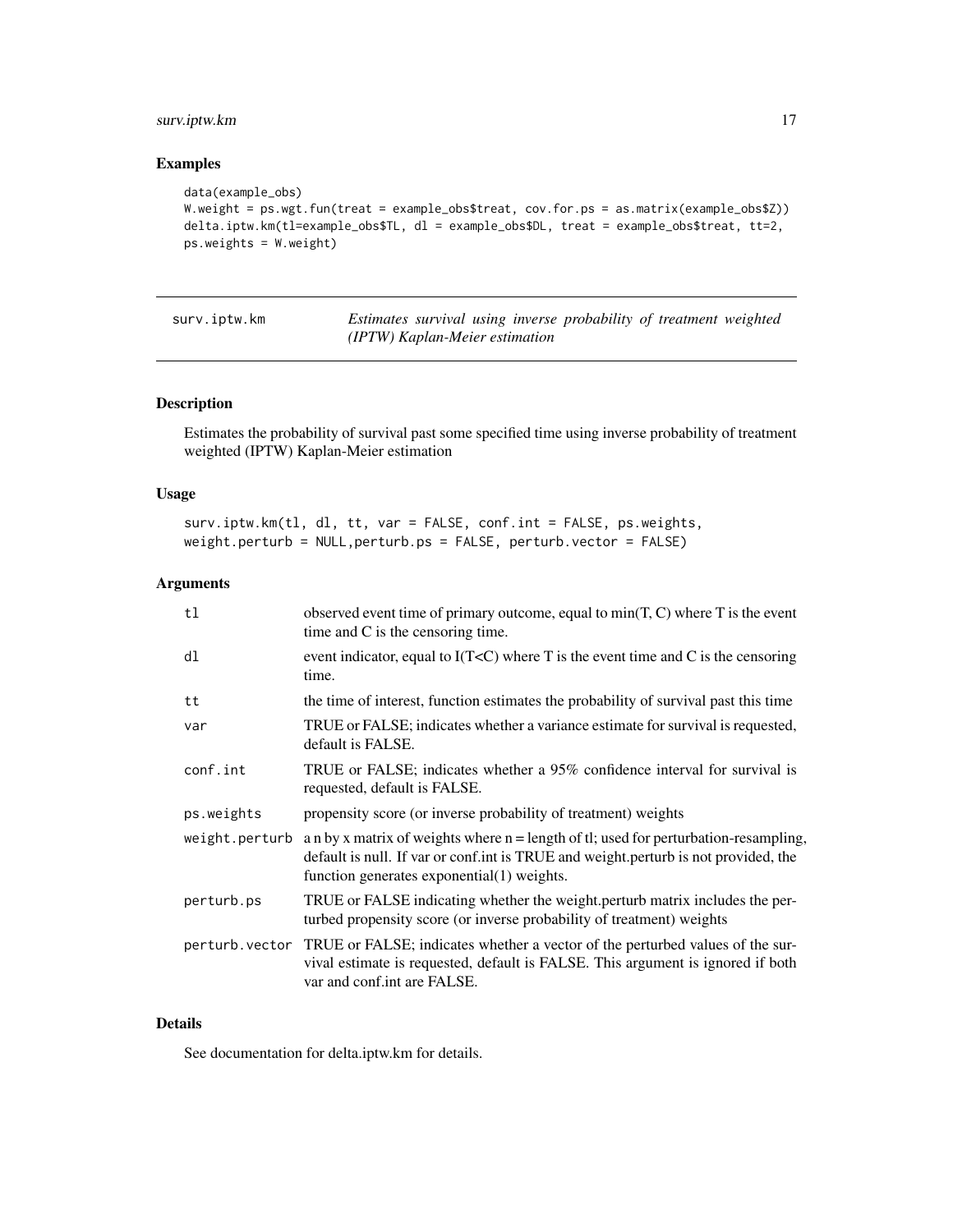### Value

A list is returned:

| S.estimate          | the estimate of survival at the time of interest, $\hat{S}(t) = P(T > t)$                                                                                                                                                                                                 |
|---------------------|---------------------------------------------------------------------------------------------------------------------------------------------------------------------------------------------------------------------------------------------------------------------------|
| S.var               | the variance estimate of $\hat{S}(t)$ ; if var = TRUE or conf.int = TRUE                                                                                                                                                                                                  |
| conf.int.normal.S   |                                                                                                                                                                                                                                                                           |
|                     | a vector of size 2; the 95% confidence interval for $\hat{S}(t)$ based on a normal ap-<br>proximation; if $conf.int = TRUE$                                                                                                                                               |
| conf.int.quantile.S |                                                                                                                                                                                                                                                                           |
|                     | a vector of size 2; the 95% confidence interval for $\hat{S}(t)$ based on sample quan-<br>tiles of the perturbed values, described above; if conf.int = TRUE                                                                                                              |
|                     | perturb. vector a vector of size x where x is the number of columns of the provided weight. perturb<br>matrix (or x=500 if weight perturb is not provided); the perturbed values of $\hat{S}(t)$ ;<br>if perturb vector = TRUE and either $var = TRUE$ or conf.int = TRUE |

#### Author(s)

Layla Parast

## References

Xie, J., & Liu, C. (2005). Adjusted Kaplan-Meier estimator and log-rank test with inverse probability of treatment weighting for survival data. Statistics in Medicine, 24(20), 3089-3110.

#### Examples

```
data(example_obs)
W.weight = ps.wgt.fun(treat = example_obs$treat, cov.for.ps = as.matrix(example_obs$Z))
example_obs.treat = example_obs[example_obs$treat == 1,]
surv.iptw.km(tl=example_obs.treat$TL, dl = example_obs.treat$DL, tt=2, ps.weights =
W.weight[example_obs$treat == 1])
```
surv.km *Estimates survival using Kaplan-Meier estimation*

## Description

Estimates the probability of survival past some specified time using Kaplan-Meier estimation

#### Usage

```
surv.km(tl, dl, tt, var = FALSE, conf.int = FALSE, weight.perturb = NULL,
perturb.vector = FALSE)
```
<span id="page-17-0"></span>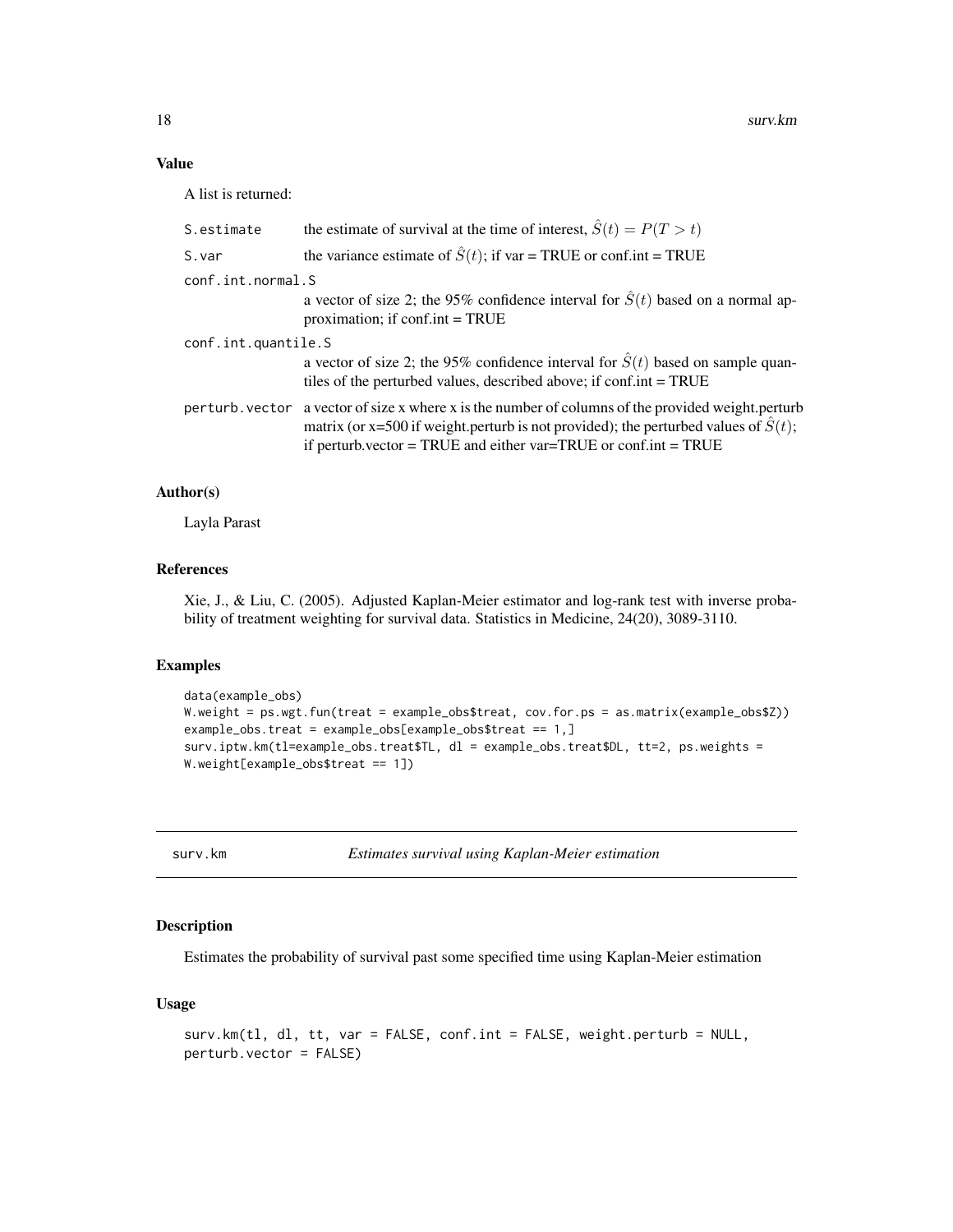#### surv.km and the state of the state of the state of the state of the state of the state of the state of the state of the state of the state of the state of the state of the state of the state of the state of the state of th

## Arguments

| tl       | observed event time of primary outcome, equal to $min(T, C)$ where T is the event<br>time and C is the censoring time.                                                                                                                    |
|----------|-------------------------------------------------------------------------------------------------------------------------------------------------------------------------------------------------------------------------------------------|
| dl       | event indicator, equal to $I(T0)$ where T is the event time and C is the censoring<br>time.                                                                                                                                               |
| tt       | the time of interest, function estimates the probability of survival past this time                                                                                                                                                       |
| var      | TRUE or FALSE; indicates whether a variance estimate for survival is requested,<br>default is FALSE.                                                                                                                                      |
| conf.int | TRUE or FALSE; indicates whether a 95% confidence interval for survival is<br>requested, default is FALSE.                                                                                                                                |
|          | weight.perturb an by x matrix of weights where $n =$ length of tl; used for perturbation-resampling,<br>default is null. If var or conf.int is TRUE and weight.perturb is not provided, the<br>function generates exponential(1) weights. |
|          | perturb vector TRUE or FALSE; indicates whether a vector of the perturbed values of the sur-<br>vival estimate is requested, default is FALSE. This argument is ignored if both<br>var and conf.int are FALSE.                            |

## Details

See documentation for delta.km for details.

#### Value

A list is returned:

| S.estimate          | the estimate of survival at the time of interest, $\hat{S}(t) = P(T > t)$                                                                                                                                                                                                 |
|---------------------|---------------------------------------------------------------------------------------------------------------------------------------------------------------------------------------------------------------------------------------------------------------------------|
| S.var               | the variance estimate of $\hat{S}(t)$ ; if var = TRUE or conf.int = TRUE                                                                                                                                                                                                  |
| conf.int.normal.S   |                                                                                                                                                                                                                                                                           |
|                     | a vector of size 2; the 95% confidence interval for $\hat{S}(t)$ based on a normal ap-<br>proximation; if $\text{conf.int} = \text{TRUE}$                                                                                                                                 |
| conf.int.quantile.S |                                                                                                                                                                                                                                                                           |
|                     | a vector of size 2; the 95% confidence interval for $\hat{S}(t)$ based on sample quan-<br>tiles of the perturbed values, described above; if conf.int = TRUE                                                                                                              |
|                     | perturb. vector a vector of size x where x is the number of columns of the provided weight. perturb<br>matrix (or x=500 if weight perturb is not provided); the perturbed values of $\hat{S}(t)$ ;<br>if perturb vector = TRUE and either $var = TRUE$ or conf.int = TRUE |

## Author(s)

Layla Parast

## References

Kaplan, E. L., & Meier, P. (1958). Nonparametric estimation from incomplete observations. Journal of the American Statistical Association, 53(282), 457-481.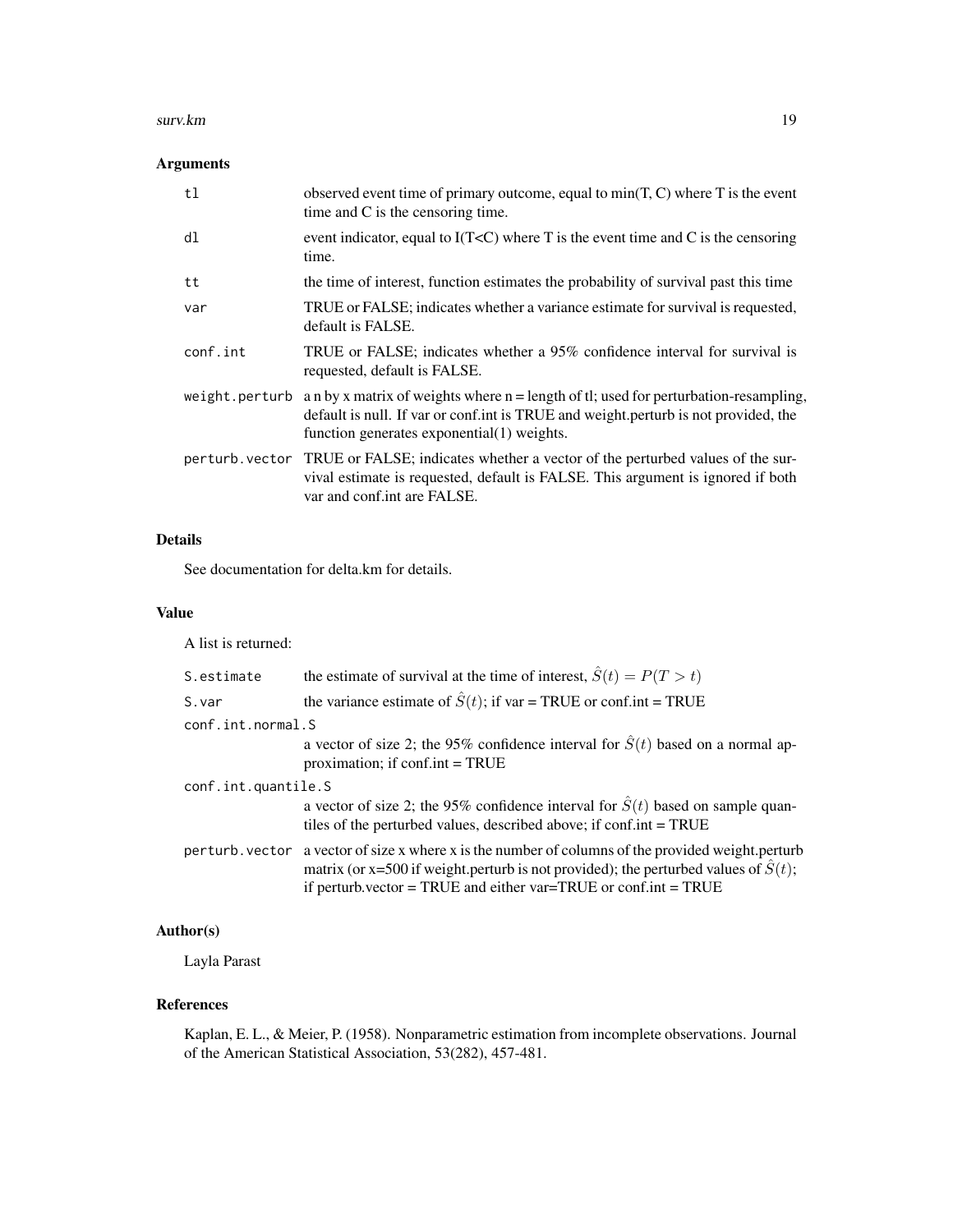## Examples

```
data(example_rct)
example_rct.treat = example_rct[example_rct$treat == 1,]
surv.km(tl=example_rct.treat$TL, dl = example_rct.treat$DL, tt=2)
```
surv.land.obs *Estimates survival using landmark estimation*

#### Description

Estimates the probability of survival past some specified time using landmark estimation for an observational study setting

## Usage

surv.land.obs(tl, dl, tt, landmark, short = NULL, z.cov = NULL, var = FALSE, conf.int = FALSE, ps.weights, weight.perturb = NULL, perturb.ps = FALSE, perturb.vector = FALSE, bw = NULL)

## Arguments

| observed event time of primary outcome, equal to $min(T, C)$ where T is the event<br>time and C is the censoring time.                                                                                                                                                                                                                          |
|-------------------------------------------------------------------------------------------------------------------------------------------------------------------------------------------------------------------------------------------------------------------------------------------------------------------------------------------------|
| event indicator, equal to $I(TC)$ where T is the event time and C is the censoring<br>time.                                                                                                                                                                                                                                                     |
| the time of interest, function estimates the probability of survival past this time                                                                                                                                                                                                                                                             |
| the landmark time                                                                                                                                                                                                                                                                                                                               |
| a matrix of intermediate event information, there should be two columns for each<br>intermediate event, the first column contains the observed intermediate event<br>time, equal to min(TS, C) where $TS$ is the event time and C is the censoring<br>time, and the second column contains the event indicator, equal to I(TS <c)< td=""></c)<> |
| matrix of baseline covariate information                                                                                                                                                                                                                                                                                                        |
| TRUE or FALSE; indicates whether a variance estimate for survival is requested,<br>default is FALSE.                                                                                                                                                                                                                                            |
| TRUE or FALSE; indicates whether a 95% confidence interval for survival is<br>requested, default is FALSE.                                                                                                                                                                                                                                      |
| propensity score (or inverse probability of treatment) weights                                                                                                                                                                                                                                                                                  |
| a n by x matrix of weights where $n =$ length of tl; used for perturbation-resampling,<br>default is null. If var or conf.int is TRUE and weight.perturb is not provided, the<br>function generates exponential(1) weights.                                                                                                                     |
| TRUE or FALSE indicating whether the weight.perturb matrix includes the per-<br>turbed propensity score (or inverse probability of treatment) weights                                                                                                                                                                                           |
| TRUE or FALSE; indicates whether a vector of the perturbed values of the sur-<br>vival estimate is requested, default is FALSE. This argument is ignored if both<br>var and conf.int are FALSE.                                                                                                                                                 |
| bandwidth used for kernel estimation, default is NULL                                                                                                                                                                                                                                                                                           |
|                                                                                                                                                                                                                                                                                                                                                 |

<span id="page-19-0"></span>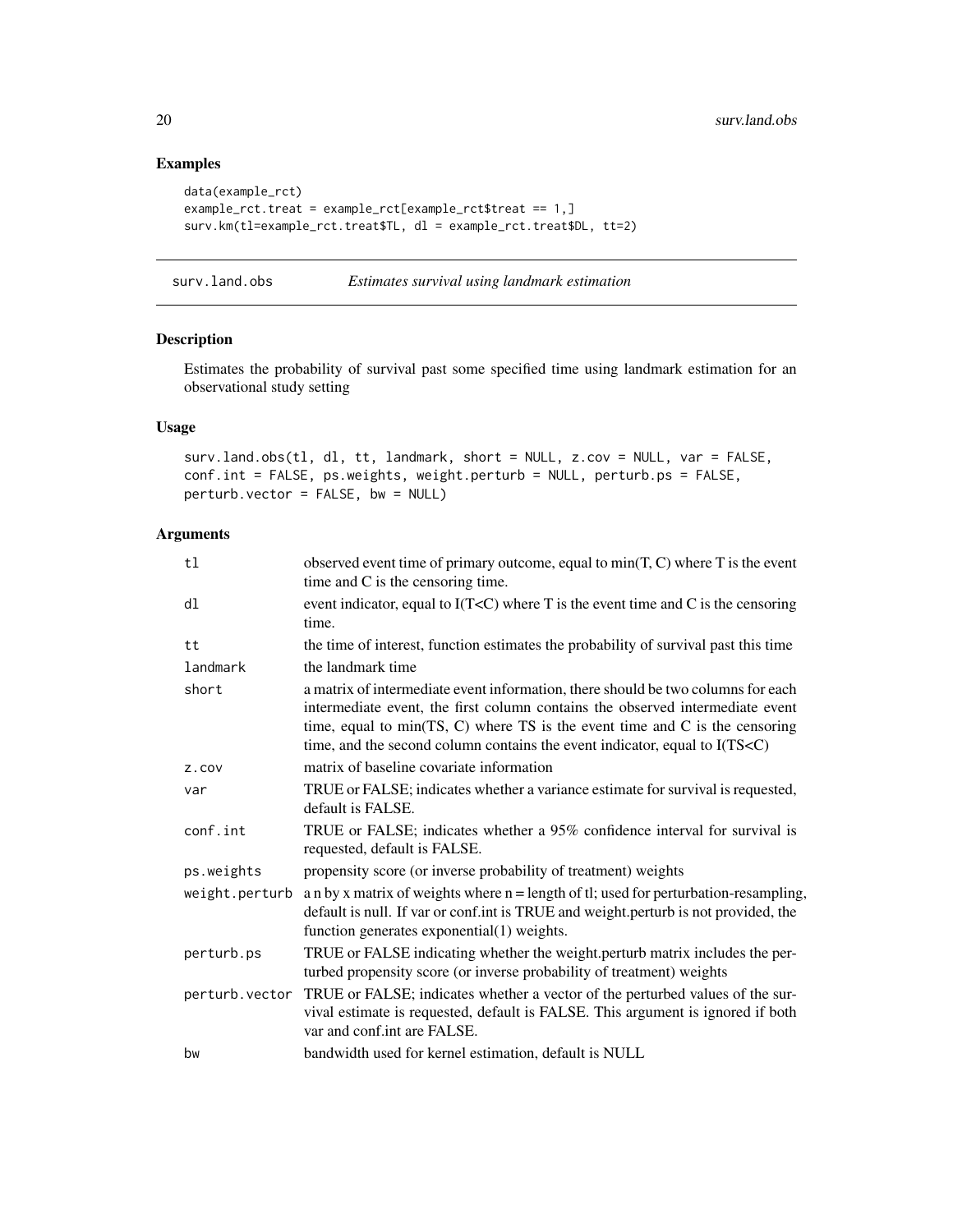#### <span id="page-20-0"></span>surv.land.rct 21

## Details

See documentation for delta.land.obs for details.

#### Value

A list is returned:

| S.estimate          | the estimate of survival at the time of interest, $\hat{S}(t) = P(T > t)$                                                                                                                                                                                                  |
|---------------------|----------------------------------------------------------------------------------------------------------------------------------------------------------------------------------------------------------------------------------------------------------------------------|
| S.var               | the variance estimate of $\hat{S}(t)$ ; if var = TRUE or conf.int = TRUE                                                                                                                                                                                                   |
| conf.int.normal.S   |                                                                                                                                                                                                                                                                            |
|                     | a vector of size 2; the 95% confidence interval for $\hat{S}(t)$ based on a normal ap-<br>proximation; if $conf.int = TRUE$                                                                                                                                                |
| conf.int.quantile.S |                                                                                                                                                                                                                                                                            |
|                     | a vector of size 2; the 95% confidence interval for $\hat{S}(t)$ based on sample quan-<br>tiles of the perturbed values, described above; if conf.int = TRUE                                                                                                               |
|                     | per turb. vector a vector of size x where x is the number of columns of the provided weight. perturb<br>matrix (or x=500 if weight perturb is not provided); the perturbed values of $\hat{S}(t)$ ;<br>if perturb.vector = TRUE and either $var = TRUE$ or conf.int = TRUE |

## Author(s)

Layla Parast

#### References

Parast, L. & Griffin B.A. (2017). Landmark Estimation of Survival and Treatment Effects in Observational Studies. Lifetime Data Analysis, 23:161-182.

## Examples

```
data(example_obs)
W.weight = ps.wgt.fun(treat = example_obs$treat, cov.for.ps = as.matrix(example_obs$Z))
example_obs.treat = example_obs[example_obs$treat == 1,]
#executable but takes time
#surv.land.obs(tl=example_obs.treat$TL, dl = example_obs.treat$DL, tt=2, landmark = 1,
#short = cbind(example_obs.treat$TS,example_obs.treat$DS), z.cov = example_obs.treat$Z,
#ps.weights = W.weight[example_obs$treat == 1])
```
surv.land.rct *Estimates survival using landmark estimation*

## Description

Estimates the probability of survival past some specified time using landmark estimation for a randomized trial setting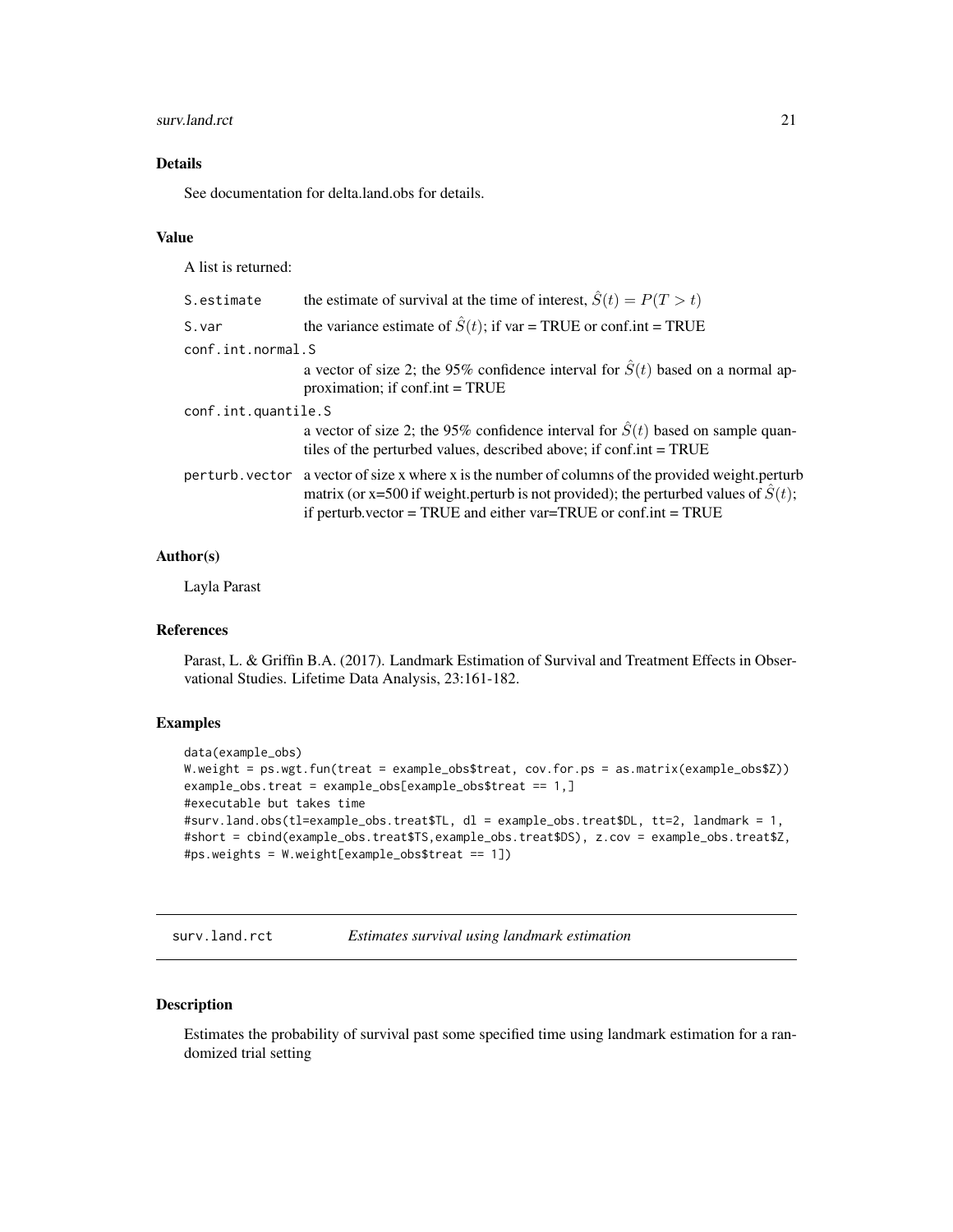## Usage

```
surv.land.rct(tl, dl, tt, landmark, short = NULL, z.cov = NULL, var = FALSE,
conf.int = FALSE, weight.perturb = NULL, perturb.vector = FALSE, bw = NULL)
```
## Arguments

| tl             | observed event time of primary outcome, equal to $min(T, C)$ where T is the event<br>time and C is the censoring time.                                                                                                                                                                                                                          |
|----------------|-------------------------------------------------------------------------------------------------------------------------------------------------------------------------------------------------------------------------------------------------------------------------------------------------------------------------------------------------|
| dl             | event indicator, equal to $I(TC)$ where T is the event time and C is the censoring<br>time.                                                                                                                                                                                                                                                     |
| tt             | the time of interest, function estimates the probability of survival past this time                                                                                                                                                                                                                                                             |
| landmark       | the landmark time                                                                                                                                                                                                                                                                                                                               |
| short          | a matrix of intermediate event information, there should be two columns for each<br>intermediate event, the first column contains the observed intermediate event<br>time, equal to min(TS, C) where $TS$ is the event time and C is the censoring<br>time, and the second column contains the event indicator, equal to I(TS <c)< td=""></c)<> |
| Z.COV          | matrix of baseline covariate information                                                                                                                                                                                                                                                                                                        |
| var            | TRUE or FALSE; indicates whether a variance estimate for survival is requested,<br>default is FALSE.                                                                                                                                                                                                                                            |
| conf.int       | TRUE or FALSE; indicates whether a 95% confidence interval for survival is<br>requested, default is FALSE.                                                                                                                                                                                                                                      |
| weight.perturb | a n by x matrix of weights where $n =$ length of tl; used for perturbation-resampling,<br>default is null. If var or conf.int is TRUE and weight.perturb is not provided, the<br>function generates exponential(1) weights.                                                                                                                     |
|                | perturb. vector TRUE or FALSE; indicates whether a vector of the perturbed values of the sur-<br>vival estimate is requested, default is FALSE. This argument is ignored if both<br>var and conf.int are FALSE.                                                                                                                                 |
| bw             | bandwidth used for kernel estimation, default is NULL                                                                                                                                                                                                                                                                                           |

## Details

See documentation for delta.land.rct for details.

## Value

A list is returned:

| S.estimate          | the estimate of survival at the time of interest, $\hat{S}(t) = P(T > t)$                                                                                    |
|---------------------|--------------------------------------------------------------------------------------------------------------------------------------------------------------|
| S.var               | the variance estimate of $\hat{S}(t)$ ; if var = TRUE or conf.int = TRUE                                                                                     |
| conf.int.normal.S   |                                                                                                                                                              |
|                     | a vector of size 2; the 95% confidence interval for $\hat{S}(t)$ based on a normal ap-<br>proximation; if $conf.int = TRUE$                                  |
| conf.int.quantile.S |                                                                                                                                                              |
|                     | a vector of size 2; the 95% confidence interval for $\hat{S}(t)$ based on sample quan-<br>tiles of the perturbed values, described above; if conf.int = TRUE |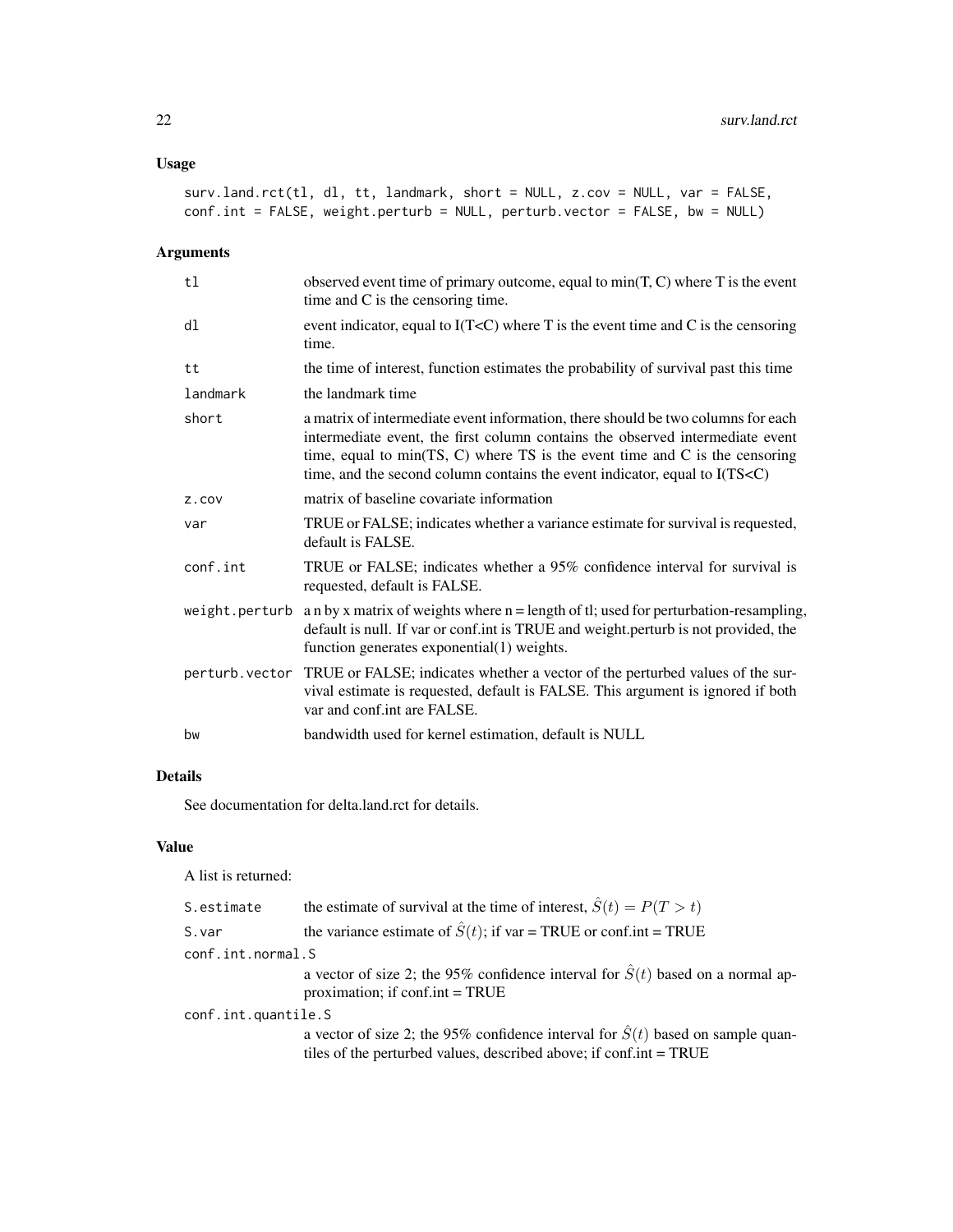## surv.land.rct 23

```
perturb.vector a vector of size x where x is the number of columns of the provided weight.perturb
                   matrix (or x=500 if weight.perturb is not provided); the perturbed values of \hat{S}(t);
                   if perturb.vector = TRUE and either var=TRUE or conf.int = TRUE
```
## Author(s)

Layla Parast

#### References

Parast, L., Tian, L., & Cai, T. (2014). Landmark Estimation of Survival and Treatment Effect in a Randomized Clinical Trial. Journal of the American Statistical Association, 109(505), 384-394.

## Examples

```
data(example_rct)
example_rct.treat = example_rct[example_rct$treat == 1,]
#executable but takes time
#surv.land.rct(tl=example_rct.treat$TL, dl = example_rct.treat$DL, tt=2, landmark = 1,
#short = cbind(example_rct.treat$TS,example_rct.treat$DS), z.cov = example_rct.treat$Z)
```